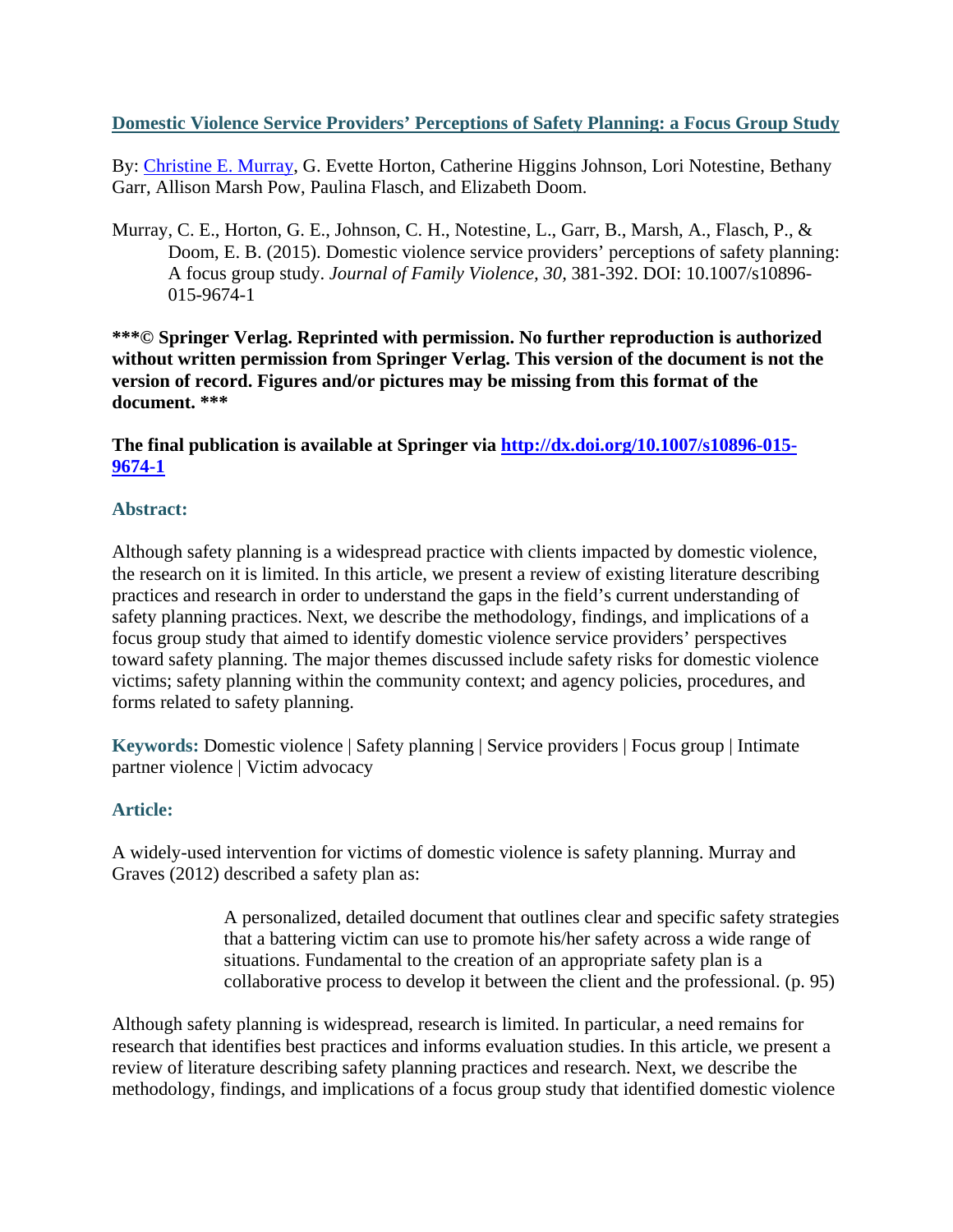service providers' perspectives toward safety planning. The purposes of this study were to learn about common approaches to safety planning, identify strengths and limitations to these approaches, and determine future directions for improving research and practice.

# **Literature Review**

According to Campbell (2002), safety planning presents "an opportunity for the abused woman to gain information in order to strategize her responses" (p. 129). The process of safety planning typically includes defining what safety means to the client, viewing the client as the expert in his or her safety, and holding a dialogue through which the client can discuss his or her safety concerns with a trained professional (Melbin2010). The result of this process should be a detailed, personalized plan that provides specific strategies to help the client make decisions that will promote his or her safety in the face of an abusive situation (Kress et al. 2008).

### **Recommended Practices for Safety Planning**

While safety planning is one of the most widespread interventions with victims of domestic violence, common practices vary widely from site to site, ranging from the simple provision of informational materials or a basic escape plan to a more comprehensive approach that addresses a broad range of the victim's short- and long-term needs (Waugh and Bonner 2002). This latter format, a more interactive and comprehensive dialogue, is the most recommended in the existing literature. As part of this process, safety plans should be developed following a thorough assessment (Hardesty and Campbell 2004). It is important to respect victims' wishes regarding the extent to which they want to discuss safety planning (Curry et al.2006). However, a more proactive approach may be warranted if a professional believes a victim is in imminent danger (Curry et al. 2006). Safety planning should be done through an interactive process that engages the professional and the client in identifying general and specific strategies to promote the client's safety (Campbell 2002; Melbin 2010; Murray and Graves 2012), and this process should involve a conversation that empowers and promotes the client's autonomy (Campbell 2002).

Safety planning often takes the form of providing informational documents to victims (Bledsoe et al. 2004; Curry et al. 2006). These documents typically include contact information for local and national resources, such as local domestic violence, legal, law enforcement, and social agencies (Campbell 2002; Curry et al.2006; Kress et al. 2008, 2012; Lindhorst et al. 2005; Murray and Graves 2012). Professionals can educate clients regarding specific safety strategies and resources. Some tips include the following: (a) have the victim keep cash and copies of key documents readily and securely available (Campbell 2002; Glass et al.2010; McFarlane et al. 2004); (b) have supplies for children on hand (Campbell 2002); (c) gather contact information for key people (Campbell 2002); (d) make arrangements for pets (Faver and Strand 2003); (e) remove weapons from the home (Glass et al. 2010; McFarlane et al. 2004); (f.) discuss the safety plan with a friend or family member (Glass et al. 2010); (g) increase security in the home, such as by changing locks and installing a security system (Hoyle 2008); (h) acquire a new mobile phone (Hoyle 2008); (i) create an escape plan (Kress et al. 2008); (j) ask neighbors to call police if violence occurs (Kress et al. 2008) or have a code word or sign for neighbors to alert them of the need for help (McFarlane et al. 2004); (k) identify safe rooms in the house (Kress et al. 2008); (l) address transportation and communication needs (Kress et al.2012); (m) address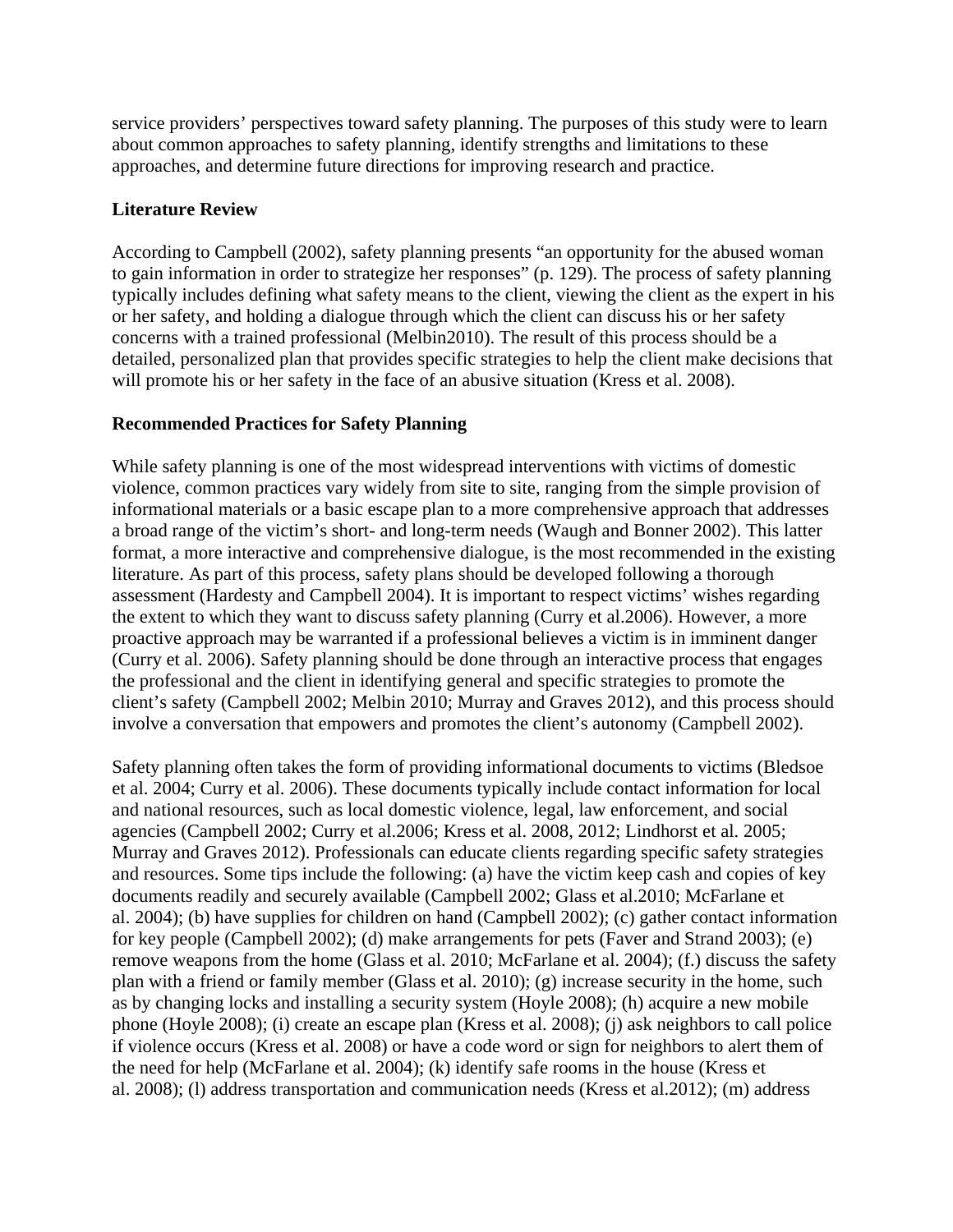workplace safety (Smock 2003); and (n) include strategies to increase the safety of any involved children (Kolar and Davey 2007).

The end result of the safety planning process typically is a document with a personalized plan for the unique needs of the victim (Kress et al. 2008; Murray and Graves 2012). The plan should be simple; realistic; and include specific, behavioral strategies (Kolar and Davey 2007; Murray and Graves 2012). A safety plan should not be overly prescriptive, but it should address the client's unique context and characteristics (Campbell 2002). The safety planning process also may involve the consideration of the safety risks for involved professionals, such as safety when leaving and entering work (Kolar and Davey 2007). Ideally, safety plans address multiple forms of safety (not just physical), identify and strategize how best to address possible barriers, account for the coping strategies the victim uses already, and can be adaptable to new situations (Lindhorst et al. 2005).

# **Existing Research Evaluating Safety Planning**

Research examining the impact of safety planning is limited. Some case studies exist in the literature to illustrate applications of safety planning (e.g., Kress et al. 2012; Lindhorst et al. 2005). Beyond case studies, there have been very few rigorous outcome evaluations of safety planning. However, the existing studies have suggested that these interventions hold promise for promoting victims' safety. For example, McFarlane et al. (1998) studied a safety planning intervention used with pregnant women who had been abused. Over the 21 months in which the researchers followed participants, the participants demonstrated increased use of nearly all safety behaviors. In a follow-up study, McFarlane et al. (2004) studied a telephone-based safety planning intervention, which involved a series of phone calls to educate the participating women on safety planning skills. In this study's treatment group, the women who received this intervention were found to utilize a greater number of safety promoting behaviors with greater frequency than women who did not receive the intervention.

More recently, Kendall et al. (2009) studied a brief emergency department-based domestic violence safety planning intervention, which included advocacy counseling and referrals to local resources. Patients who were assessed to be at risk worked with an advocacy counselor to develop a brief safety plan with at least five individualized tips they could use to increase their safety. Following the intervention, nearly all patients (over 96 %) who were able to be surveyed reported feeling safer, and about one-half had implemented some aspects of their safety plans.

Two technology-based safety planning approaches have also been studied. Oschwald et al. (2009) examined a computer-based safety planning intervention, the Safer and Stronger Program (SSP). This program was designed specifically for women with disabilities and hearing impairments, and it provides information about abuse, safety planning, and community resources. A relatively informal program evaluation showed promising results, including client feedback that suggested the program increased participants' knowledge and met their needs. The women who completed the program demonstrated a generally high level of satisfaction and noted the potential benefit of being able to report abuse via a computer rather than sharing abuse experiences with another person.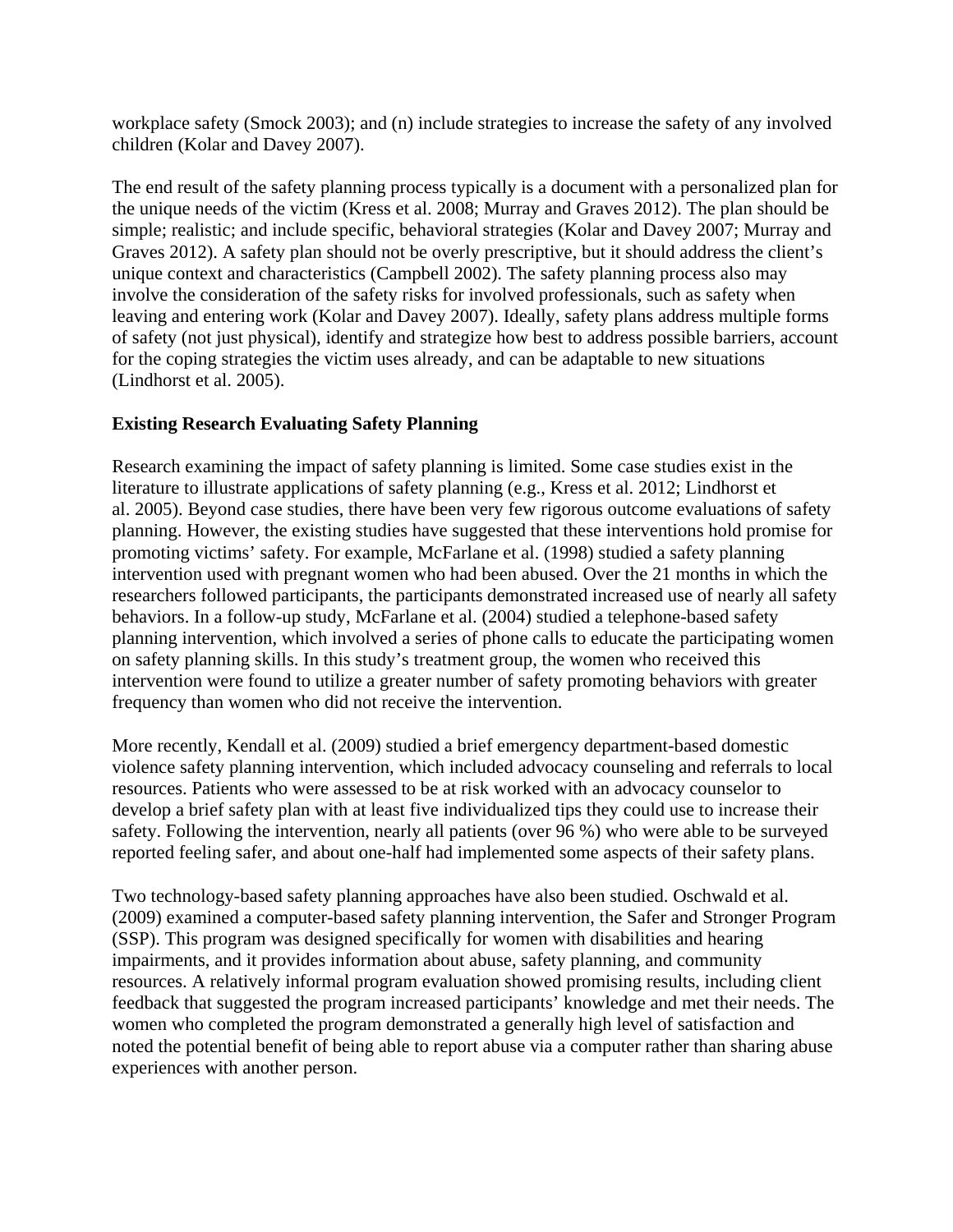Additionally, Glass et al. (2010) developed and tested a computer program, Safety Aid, to help women create a personalized safety plan for domestic violence. Safety Aid asks users to report their background characteristics, current safety resources and behaviors they use, and their access to resources, such as a safe place to escape and emergency money. After completing the program, users receive a printout that evaluates their safety needs, safety priorities, and current level of danger. Glass et al. evaluated the program with a sample of 90 participants, 58 % of whom reported domestic violence in the extreme risk range. These participants demonstrated feeling more supported in their safety decisions and having less conflict about their decisions after they completed the program.

# **Limitations of Current Safety Planning Practices and Research**

Overall, there is evidence that safety planning can promote the increased safety of domestic violence victims. However, more research is needed in order to understand the effectiveness of safety planning across different professional settings (Kress et al. 2012). In addition, there is a need for research that examines the perceptions of the involved professionals and clients and the specific processes within safety planning that promote safety.

The literature reviewed above suggests other limitations to current practices in safety planning. First, safety planning practices may vary widely across settings (Waugh and Bonner 2002), and clients may receive different levels of services depending on the availability of resources in their communities. Second, although many practical safety-related strategies have been discussed, there has been minimal attention on addressing clients' emotional safety needs. For example, although clients may experience trauma-related symptoms (e.g., flashbacks, severe anxiety) when seeking help and recounting their experiences of abuse, recommended strategies that clients can use to address their emotional safety in these situations are not readily available. Third, safety planning practices typically focus more on immediate, crisis-related safety issues and less on longer-term issues that survivors face. Although the immediate, crisis-related safety risks can be high, the process of leaving an abusive relationship can be extended and unpredictable (Wuest and Merritt-Gray 2001), and different safety needs may arise at different points in this process.

A fourth weakness in current forms of safety planning is a lack of strategies that are appropriate for the most vulnerable populations of abused victims. Indeed, Nurius et al. (2003) found that women who view themselves as more vulnerable, more powerless, and more entrapped may demonstrate a lower ability to develop or carry out a safety plan. A fifth limitation is that although the needs of children should be addressed in safety planning (Kolar and Davey 2007; Waugh and Bonner 2002), typical approaches to safety planning are limited in their focus on children's safety needs (Waugh and Bonner 2002).

Finally, a limitation that is inherent to the process of safety planning is that it is focused on the victim, but when dealing with a violent perpetrator, the victim is limited in what he or she can do to promote his or her own safety. Ultimately, a safety plan is no guarantee of safety (Campbell 2002), and, therefore, it is important that the limitations of safety plans are communicated to clients (Hardesty and Campbell 2004; Murray and Graves 2012). Because there is minimal evidence as to the overall effectiveness of safety planning and the specific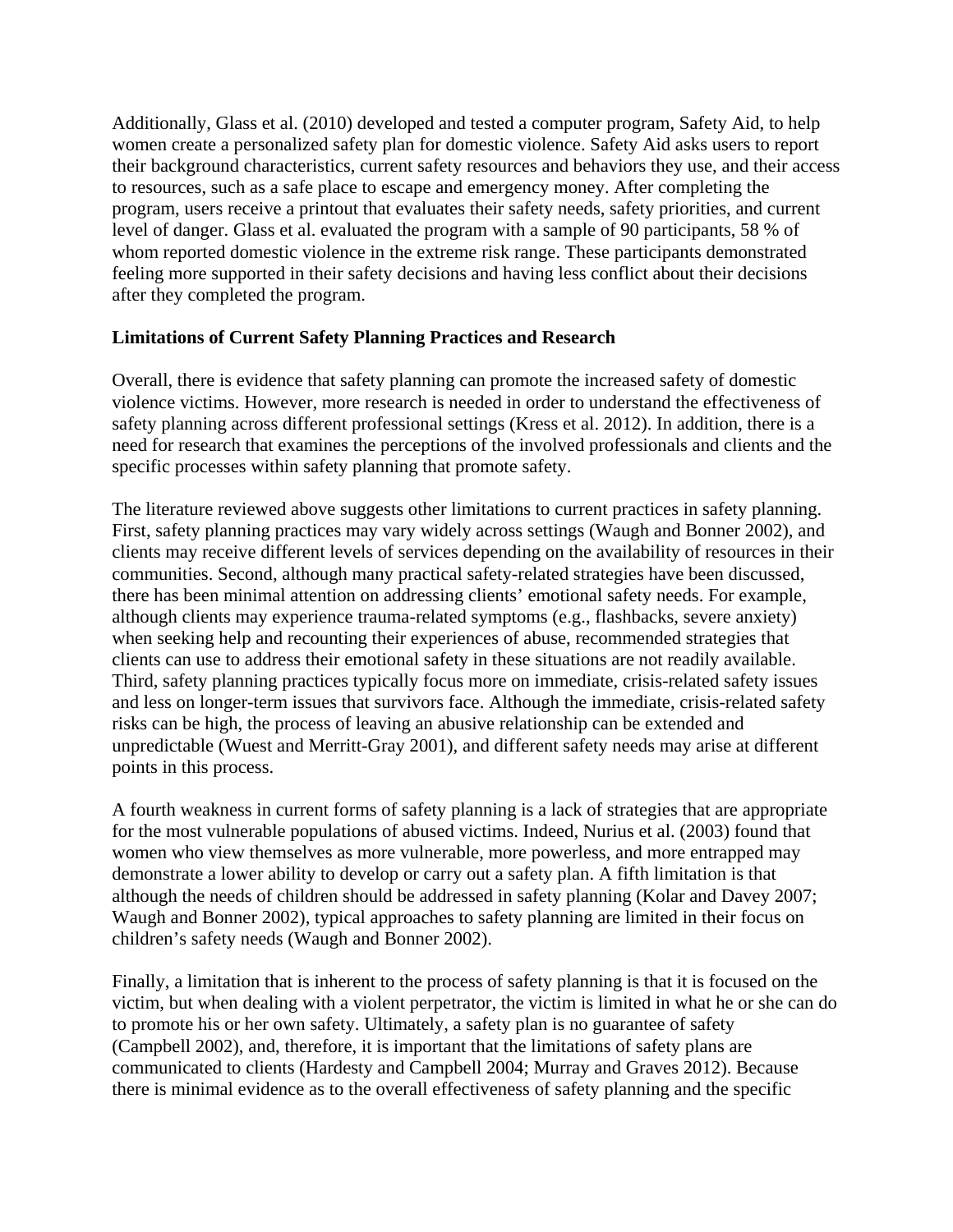strategies that often are included in safety plans, a need remains for increased attention to developing and testing effective strategies that will promote victim safety.

### **Methodology**

### *Participants*

This study involved a series of nine focus groups with domestic violence service providers (i.e., staff of battered women's shelters, victim advocates, facilitators of batterer intervention programs, mental health professionals who provide direct services to clients impacted by domestic violence, and other allied professionals; Murray and Welch 2010). Focus groups were conducted on-site at domestic violence agencies across central North Carolina. We invited a diverse group of domestic violence agencies to participate, including those with and without shelters, those representing urban and rural communities, standalone agencies and those connected with other services (e.g., mental health agencies), and agencies with varying amounts of resources. All nine agencies that were invited to participate did so. A lead contact person at each agency enlisted participants using recruitment materials provided by the research team. Most  $(n = 7)$  agencies recruited only participants who worked in their agencies. The other two agencies invited local affiliated professionals to participate.

A total of 62 participants were in the nine focus groups. The smallest group had three participants while the largest had 11, with an average size of approximately seven people per group. Regarding gender, 54 participants were female, seven were male, and one did not report his or her gender. The average age of participants was  $37.5$  years (SD = 11.5). The average number of years in which participants had worked in their current jobs was  $4.1$  (SD = 4.5), and the average number of years that participants had worked in any job related to domestic violence was 7.4 ( $SD = 7.4$ ). Table 1 contains a summary of participants' other key demographic data.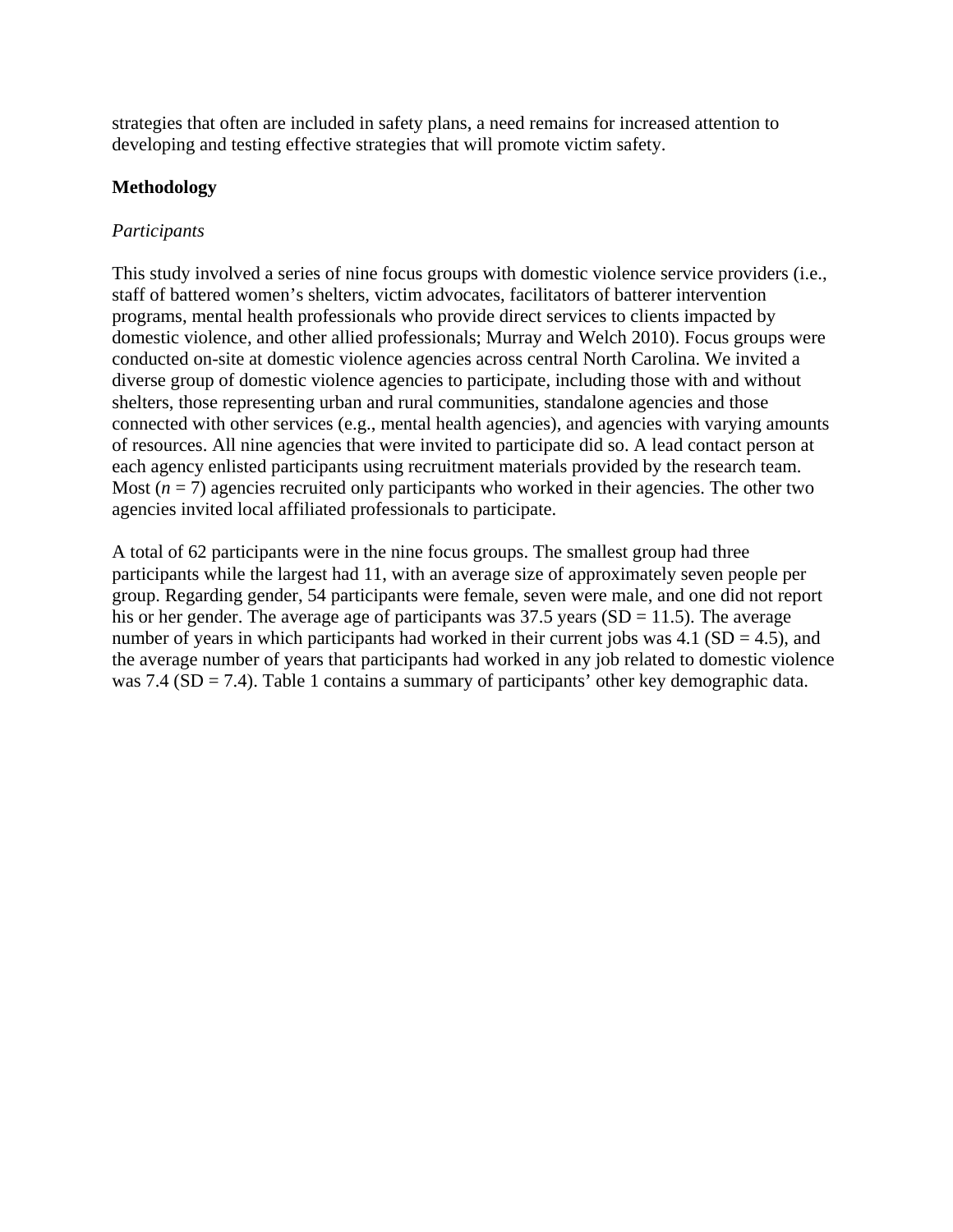| Table 1 Focus group<br>participants' | Characteristic                                    | n              |
|--------------------------------------|---------------------------------------------------|----------------|
| demographic<br>characteristics       | Ethnic background                                 |                |
|                                      | Caucasian                                         | 37             |
|                                      | <b>African American/African/Black</b>             | 13             |
|                                      | Hispanic/Latina/Latino                            | 5              |
|                                      | Biracial/Multiracial                              | 4              |
|                                      | Asian/Asian American                              | 1              |
|                                      | Not reported                                      | 2              |
|                                      | Highest level of completed education              |                |
|                                      | High school diploma                               | 4              |
|                                      | Some college                                      | 3              |
|                                      | Associate's degree                                | 6              |
|                                      | Bachelor's degree                                 | 33             |
|                                      | Master's degree                                   | 14             |
|                                      | Doctoral degree                                   | 1              |
|                                      | Not reported                                      | 1              |
|                                      | <b>Job title</b>                                  |                |
|                                      | Clinical/counseling                               | 5              |
|                                      | Community education                               | $\overline{2}$ |
|                                      | Advocate/case manager                             | 17             |
|                                      | Support staff (e.g., administrative<br>assistant) | 2              |
|                                      | Administration (e.g., Executive<br>Director)      | 6              |
|                                      | Program coordinator                               | 18             |
|                                      | Intern                                            | 6              |
|                                      | Law enforcement                                   | 5              |
| $N = 62$                             | Not reported                                      | 1              |

 $N = 62$ 

#### **Procedures**

Each focus group was conducted by a lead facilitator, and a second research team member was an assistant and note-taker. The lead researcher provided a 1-h training session on focus group facilitation to all facilitators; all facilitators had a minimum of a master's degree in counseling. The focus groups were based on a semi-structured interview guide. The facilitator asked followup questions for clarification and to prompt more in-depth discussion as appropriate. Topics covered in the interview guide included safety considerations for victims and children; agency policies, procedures, and forms for safety planning; the extent to which participants believed their agencies' procedures address safety risks; lethality assessments; the manner in which children's needs are addressed; differential safety planning for clients in and out of shelter; safety planning procedures at different stages of leaving an abusive relationship; staff training; participants' views of the strengths and limitations of their agencies' approach to safety planning; client characteristics that may not be addressed in safety planning; desired changes to agency approaches; and an open-ended question asking participants for any additional information they wished to provide. All focus groups were audio-recorded and later transcribed. Each focus group lasted one to two hours, and participants received refreshments as a token of thanks for their participation in the group.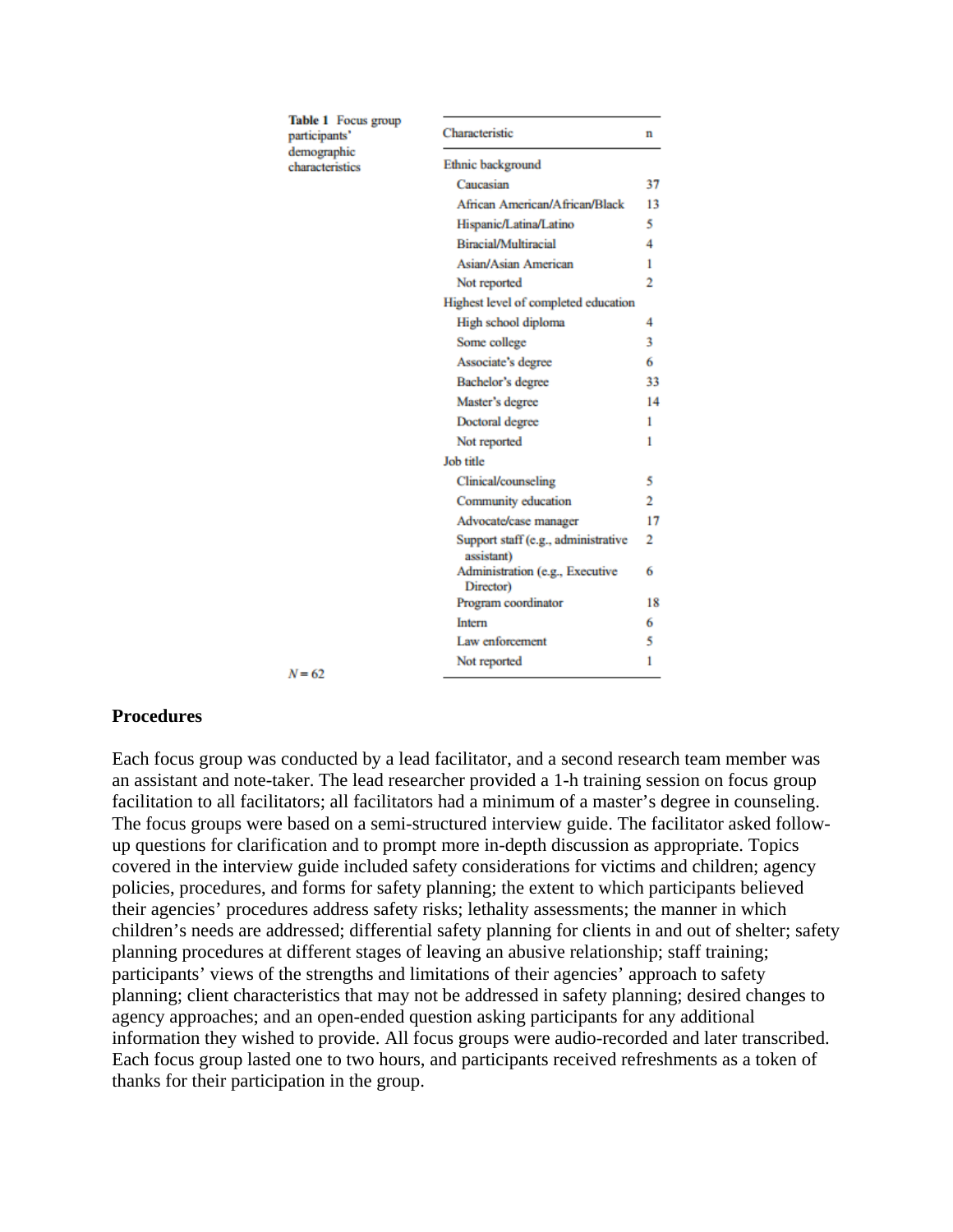#### **Coding and Analyses**

The content analysis procedures outlined by Stemler (2001) were used to analyze the transcripts. The coding unit was defined as a unique complete statement by each participant within the transcripts. We used an emergent coding strategy that built on some preconceived categories reflecting the topics in the interview guide. Beginning with the initial category list, each transcript was reviewed by two people, and each researcher made a list of ideas within the categories that were addressed within participants' statements. At first, efforts were made to be exhaustive in identifying ideas. However, after the researchers developed an initial list of ideas, they reviewed their lists and combined duplicate/synonymous ideas into a single idea. Once all research team members completed their transcript reviews, the lead author consolidated the lists into a draft of the final master coding scheme, which was then finalized by the full research team. Next, the members completed a practice test of the coding process, which led to some additional revisions to the master coding scheme for clarification and to achieve adequate interrater reliability.

The final coding scheme included five categories: (a) safety risks for victims; (b) safety planning in a community context; (c) agency policies, procedures, and forms for safety planning, including service providers' perceptions of them; (d) safety considerations and planning for children; and (e) a *no code* option for statements for which no other codes were applicable. Within the first four categories, secondary codes addressed sub-themes within the larger categories. Therefore, coders were instructed to give each statement a primary code and a secondary code. In cases in which the coders found that multiple codes applied to a single statement, the coder applied only one primary and one secondary code to best fit the main idea of that statement. In the current article, we describe only the results of the first three categories; the codes relating to safety planning for children are presented elsewhere (Horton et al. 2014), and we chose not to address statements identified as no code.

Each transcript was coded by three researchers, and a final consensus code was then identified. When all three coders agreed, the consensus code was the agreed-upon code. When two coders agreed, the consensus code was the code rated by the two coders. For statements on which all three coders listed different codes, the item was designated into the no code category and excluded from further data analyses, based on the assumption that the coding scheme could not be validly applied to these statements. All statements, including those designated in the no code category, were included in the calculation of the interrater reliability. Overall, 1863 statements were coded, for a total of 5589 codes across the three raters. Using Fleiss' kappa, we calculated interrater reliability, which was found to be 0.099, for the primary codes only. The overall percentage of agreement was 82.91 %.

#### **Results**

# *Safety Risks for Victims*

Table 2 provides the counts for the final consensus codes, both primary and secondary, for the 1863 statements that were coded. Participants differed on which safety risks they thought were most significant and raised particular concern about safety risks that may not be commonly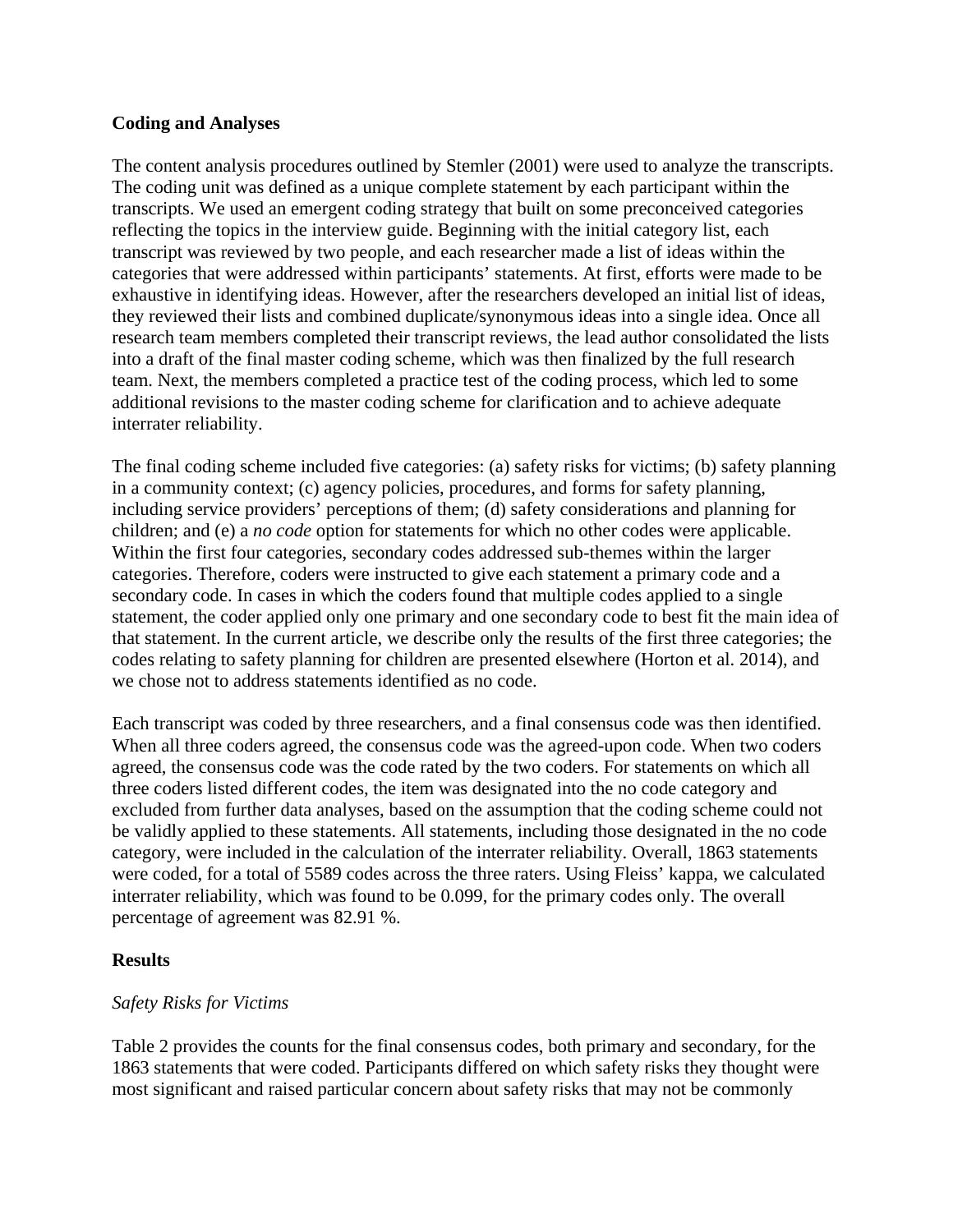known or considered. This section summarizes the themes identified through the data analysis process.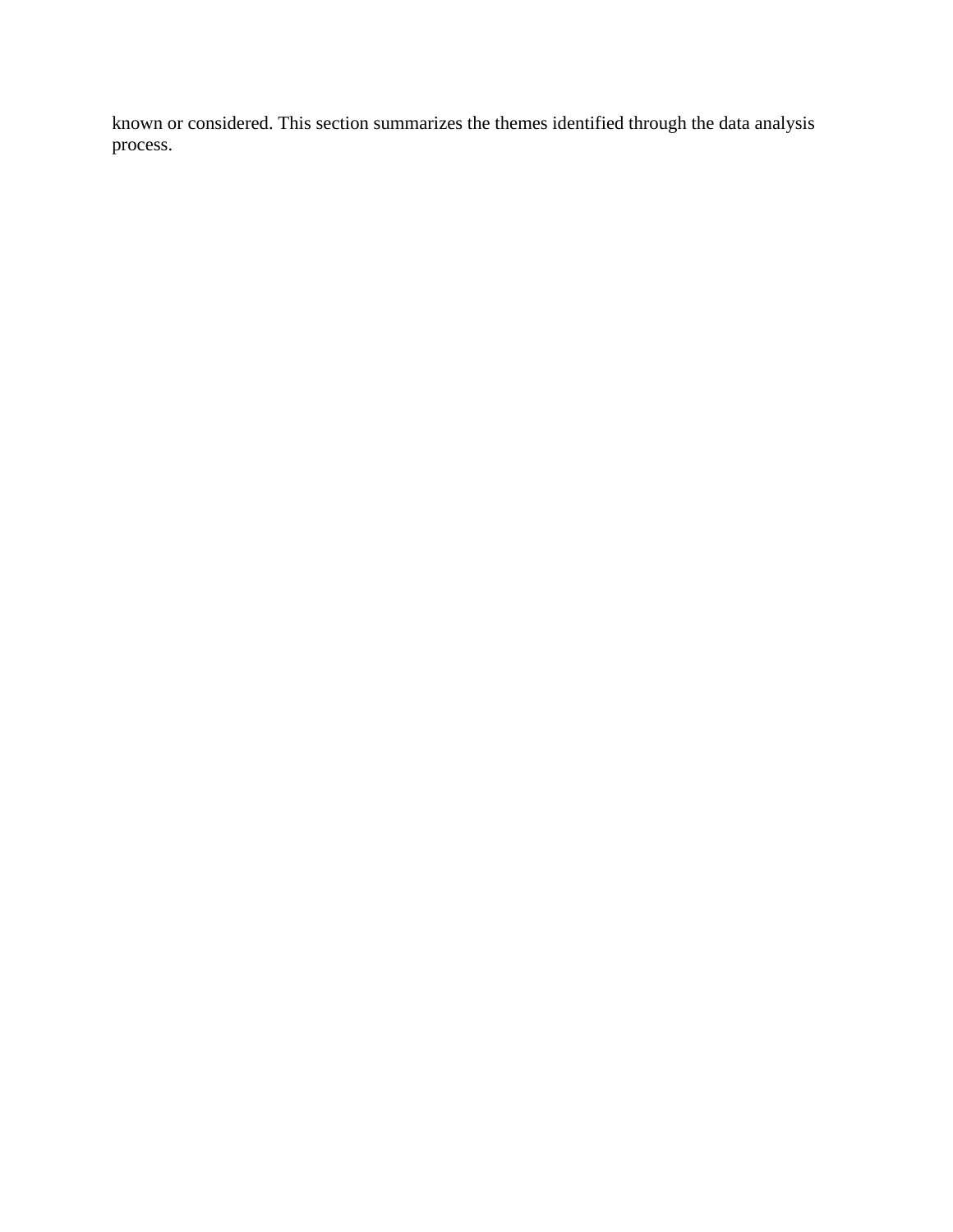| Primary/secondary code                 | Number of statements<br>coded with this code |
|----------------------------------------|----------------------------------------------|
| No code                                | 518                                          |
| Safety risks                           | 140                                          |
| No secondary                           | 26                                           |
| Technology                             | 24                                           |
| Unique                                 | 20                                           |
| Mental health/substance abuse          | 19                                           |
| Victim perceptions                     | 16                                           |
| Lack of personal resources             | 9                                            |
| Perpetrators                           | 8                                            |
| Leave                                  | 7                                            |
| <b>Stalk</b>                           | 7                                            |
| <b>Dynamics</b>                        | 4                                            |
| Community context                      | 160                                          |
| Collaborations                         | 60                                           |
| Perceptions of DV in the community     | 30                                           |
| <b>Barriers</b>                        | 25                                           |
| No secondary                           | 23                                           |
| Lack of community resources            | 22                                           |
| Agency policies, procedures, and forms | 830                                          |
| No secondary                           | 215                                          |
| <b>Shelter</b>                         | 83                                           |
| Training & adherence                   | 78                                           |
| <b>Documents</b>                       | 60                                           |
| Lethality                              | 49                                           |
| Conversation                           | 45                                           |
| Leave                                  | 42                                           |
| <b>Effectiveness</b>                   | 40                                           |
| Specific                               | 36                                           |
| <b>Staff</b>                           | 25                                           |
| Who                                    | 23                                           |
| Culture                                | 21                                           |
| Empower                                | 20                                           |
| <b>Education &amp; resources</b>       | 17                                           |
| Requirements                           | 16                                           |
| Timing                                 | 16                                           |
| Lack of agency resources               | 14                                           |
| Technology                             | 13                                           |
| Emerging safety risks                  | 9                                            |
| Safety focus                           | 8                                            |
| Children and safety planning           | 215                                          |
| Custody                                | 45                                           |
| Boys                                   | 34                                           |
| CPS                                    | 26                                           |
| No secondary                           | 24                                           |
| Impact                                 | 18                                           |
| Involve                                | 16                                           |
| Resources                              | 15                                           |

 ${\bf Table ~2} \quad {\bf Counts~ of~ statements~ falling~ within~ each primary~ and secondary code}$  $\overline{\phantom{0}}$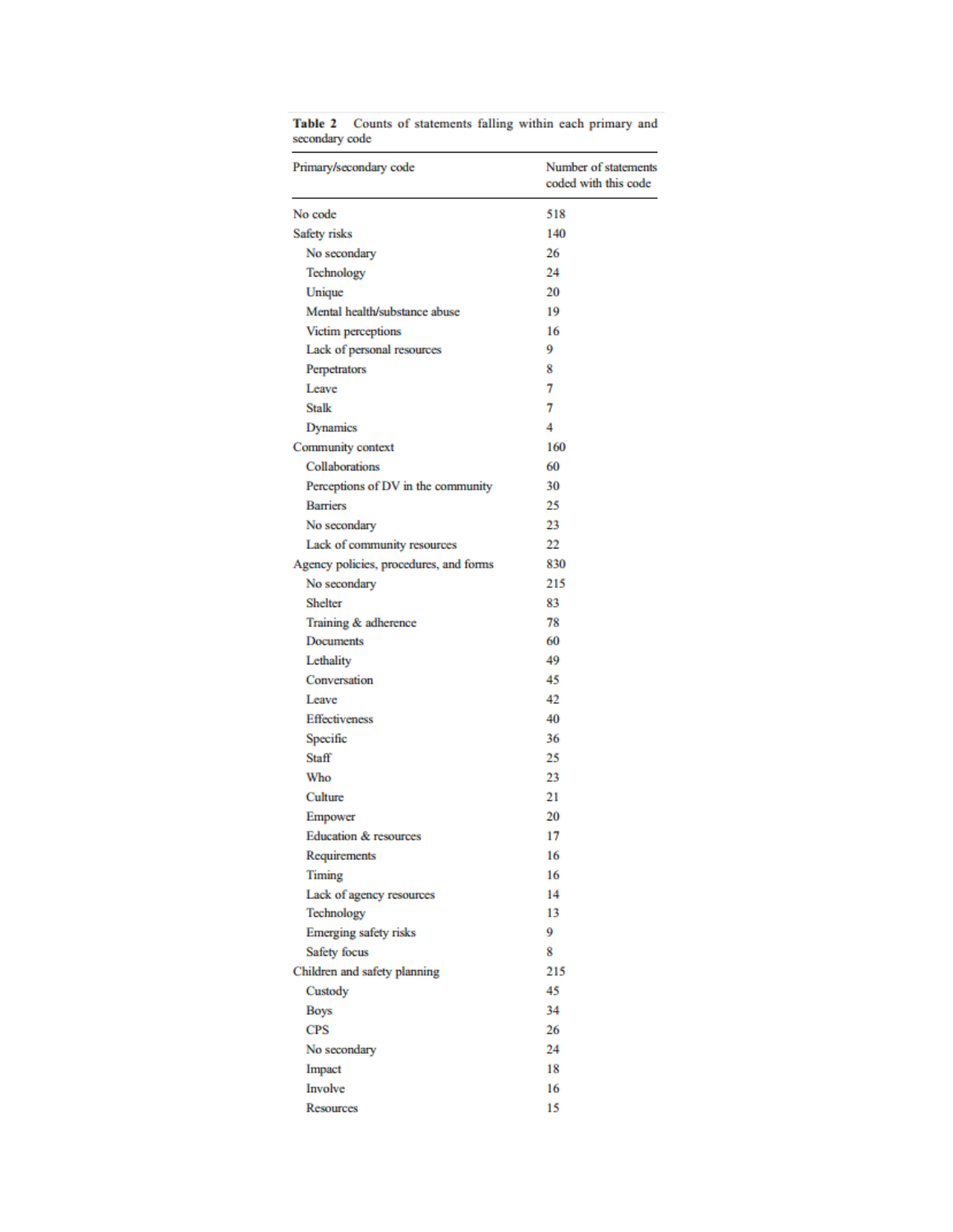| Table 2 (continued) |
|---------------------|
|                     |

| Primary/secondary code | Number of statements<br>coded with this code |
|------------------------|----------------------------------------------|
| Parent                 | 14                                           |
| <b>Tips</b>            | 12                                           |
| School                 | 11                                           |

Total number of statements was 1863. The Children and Safety Planning codes are reported elsewhere (Horton et al. 2014)

#### *Lack of Personal Resources*

A common theme related to lack of personal resources addressed the barriers victims face when planning for safety or planning to leave abusive relationships. These included finances, job skills, housing support, transportation, and lack of childcare. Personal resources were described as essential in starting a new life free from violence. The resources provided by agencies or shelters were not considered to be significant enough for long-term sustainment, thereby increasing safety risks for victims who find themselves without financial and other resources once agency resources are exhausted.

#### *Perpetrators' Use of Technology-Related Violence*

Participants noted the growing increase in technology-related violence and stated that they are learning more about incorporating technology into safety planning. Perpetrators' use of technology to perpetrate abuse included using tracking devices or GPS systems on victims' cars and cell phones, using hidden cameras in victims' homes, using computer software to monitor victims' Internet browsing, and reviewing phone records. Service providers noted that perpetrators' use of technology may impact victims' help-seeking behaviors for fear of being tracked to local agencies. Victims also may fear making phone calls or browsing the Internet for resources if they believe they are being monitored by their perpetrator.

#### *Risks Related to Leaving the Abusive Relationship*

Participants discussed how basic needs for safety and housing are often at the forefront of victims' minds as they leave an abusive relationship. They noted that the decision to leave an abusive relationship can escalate physical violence, as well as emotional and mental abuse. The participants talked about how vital it is for victims and service providers to act quickly when a victim decides to leave in order to determine the level of danger in the home, as well as the potential for stalking behavior by the perpetrator. In order to enable quick and effective action, participants emphasized the importance of having a plan for leaving in place, even as a contingency. In cases in which the victim is not ready to leave, they suggested talking with the victim about a safety plan for leaving so they are prepared if and when that decision is made. For example, one participant said:

> You're meeting with these folks from this population, and you're wearing the domestic violence hat when it's very, very obvious that they need to be speaking with somebody who needs to first address their substance abuse and/or mental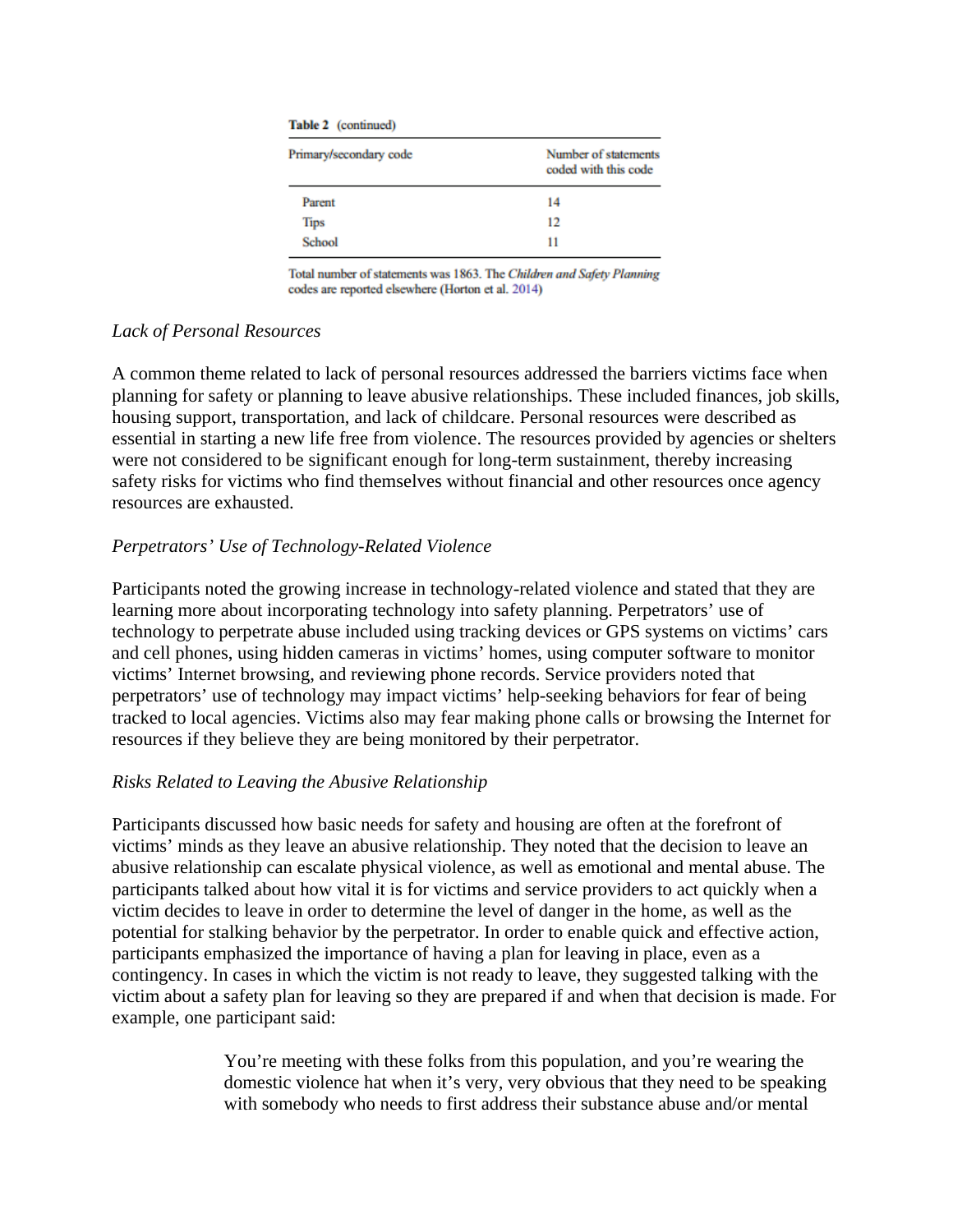health issues... because those issues are direct factors in their vulnerability to be victimized.

### *Stalking*

Participants noted that stalking is difficult to prove, and that petitioning for and receiving a restraining order can be complicated and confusing for victims. They pointed out that perpetrators may use children or other informants to find out where shelters are and continue the stalking, which not only compromises the safety of everyone at the shelter, but also impacts the victim's ability to engage in treatment. Participants emphasized the importance of documenting stalking behavior in order to improve a victim's chances of garnering legal protection.

# *Unique Cultural/Contextual Safety Risks*

Participants noted several cultural and contextual safety risks for victims, particularly the difficulties facing undocumented immigrant victims who lack social security numbers and thus cannot apply for housing, benefits, child support, or secure employment. Participants reported that many undocumented victims stay in abusive relationships because of these factors and fear of deportation, making this population particularly vulnerable. Further, participants mentioned the safety concerns of individuals with various other issues, including developmental disabilities, deafness, and pregnancy. Such clients require additional resources, which can be expensive and require agency funds that are already lacking. Obstacles facing gay and lesbian individuals, particularly men, also were discussed, including a lack of shelter services for men and the threat of being "outed" by abusive partners.

# *Perpetrator Characteristics*

Participants were particularly concerned with perpetrator manipulation and noted that perpetrators often have access to the very same resources as the victims, which may enable them to be aware of indicators that the victim is seeking help or planning to leave. They discussed circumstances in which the perpetrator has accompanied the victim to service provider agencies and the unique challenge that situation presents for providers. One participant mentioned a perpetrator who called the shelter daily and kept the victim on the phone, interfering with treatment on a regular basis. In addition, mental health and substance abuse issues affecting the perpetrator may contribute to a higher level of safety risk to the victim and his or her family.

# *Victims' Perceptions*

Service providers noted that certain perceptions and belief systems among victims may lead them to minimize their risk. Specifically, they discussed concerns about victims who lacked awareness of the existence or severity of abuse in their relationships. They described a pattern of desensitization in which victims have become so accustomed to the abusive dynamics of their relationships or from observing abuse in their families since an early age, that they are no longer able to recognize how toxic and dangerous those dynamics may be. Participants mentioned a sense of denial among victims, who fear retaliation if they publicly acknowledge the abuse or seek help; victims also may fear judgment, worrying that others will believe them to be crazy or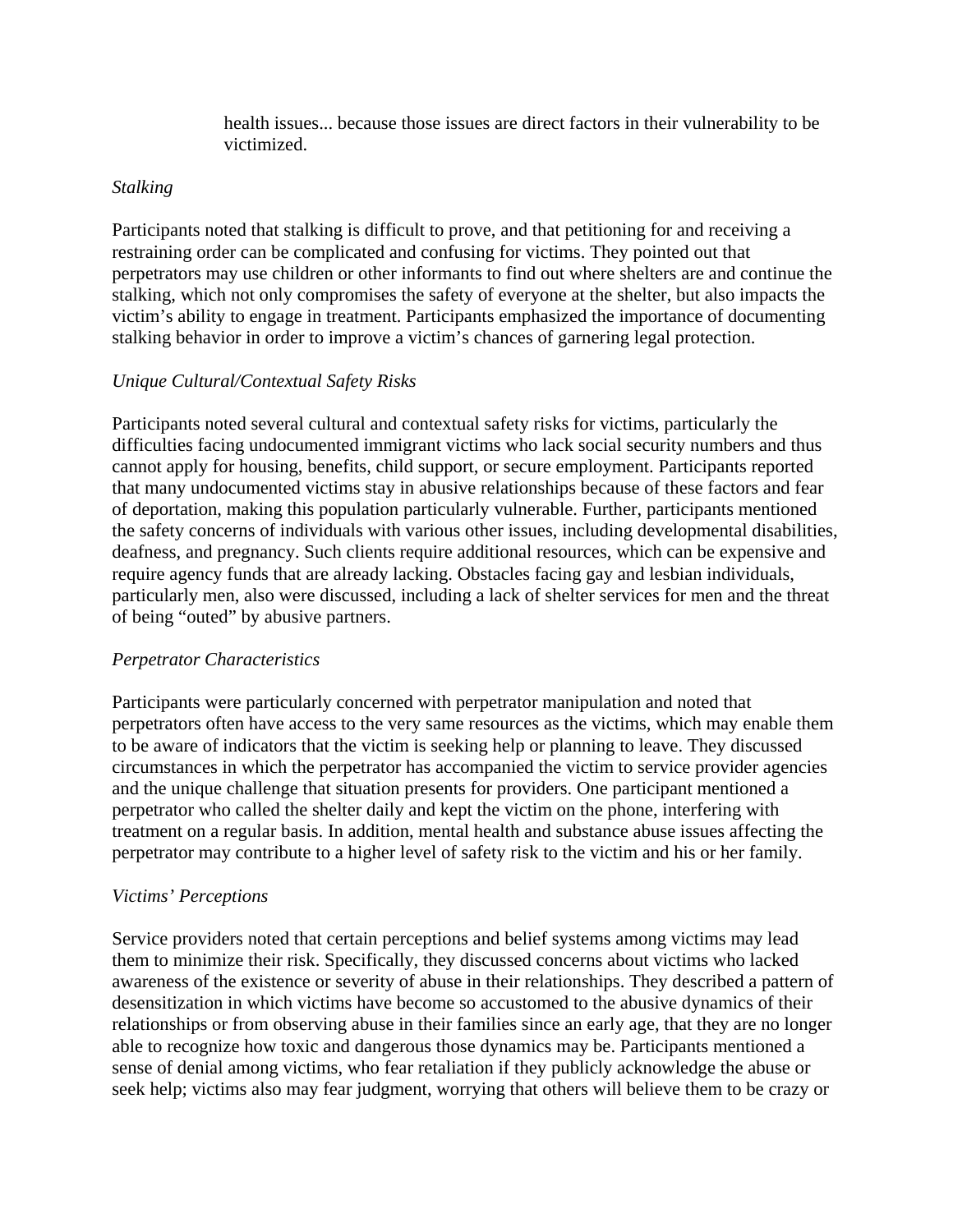think they are overreacting. Participants discussed a lack of self-esteem among victims for whom an environment of abuse is so familiar that it may be difficult to recognize, and some may even come to believe that they deserve the abuse and have no right to seek help. A resounding theme was that victims did not see their safety as a significant concern and that empowering these individuals to understand the dangers of being in an abusive relationship is one of the most instrumental roles professionals can play.

#### *Dynamics of Abusive Relationships*

Service providers reported that victims frequently indicate that they do not want to press charges against their perpetrators and often return to abusive situations due to their abusers' controlling nature. Another related risk included the perpetrators' use of control in the courtroom by being friendly with judges or police officers; and some perpetrators even have friends in the police department. The following participant quote illustrated these dynamics:

> When the client come in [to the court room] and is sitting there and the offender comes in and sees an officer he knows, he goes over there and shakes hands with the officers, one of his drinking buddies, that's really hard for [the victim].

### **Safety Planning in a Community Context**

Some participants voiced that they received a great deal of support from their communities and had strong connections with community partners. Others, however, expressed concerns about community misperceptions and inadequate community resources. The themes discussed in this section address issues related to how the community context impacts the safety planning process.

#### *Lack of Community Resources*

Many participants expressed frustration over the lack of resources in their communities, such as legal aid or attorneys willing to work pro bono in order to assist victims. A number of participants linked recent economic decline to an increased need for community resources, and many reported that finding resources has become more difficult over the past few years. Concerns regarding a lack of community resources, especially transportation, were especially prevalent with participants representing agencies in rural areas.

#### *Perceptions of Domestic Violence in the Community*

Participants discussed how community perceptions of domestic violence impact victims. For example, several participants mentioned that local churches were encouraging couples experiencing domestic violence to reunify. Other participants observed that the community may underestimate the severity of the problem or the difficulties involved in leaving a relationship; many reported that community members blamed victims for continuing to stay in violent relationships or believed that a restraining order would be an easy fix to the problem. Some participants noted that there were fewer opportunities for collaboration due to decreased funding to state and county agencies. Other participants, however, described strong collaborations with community partners, which strengthened their abilities to assist victims. As one participant said,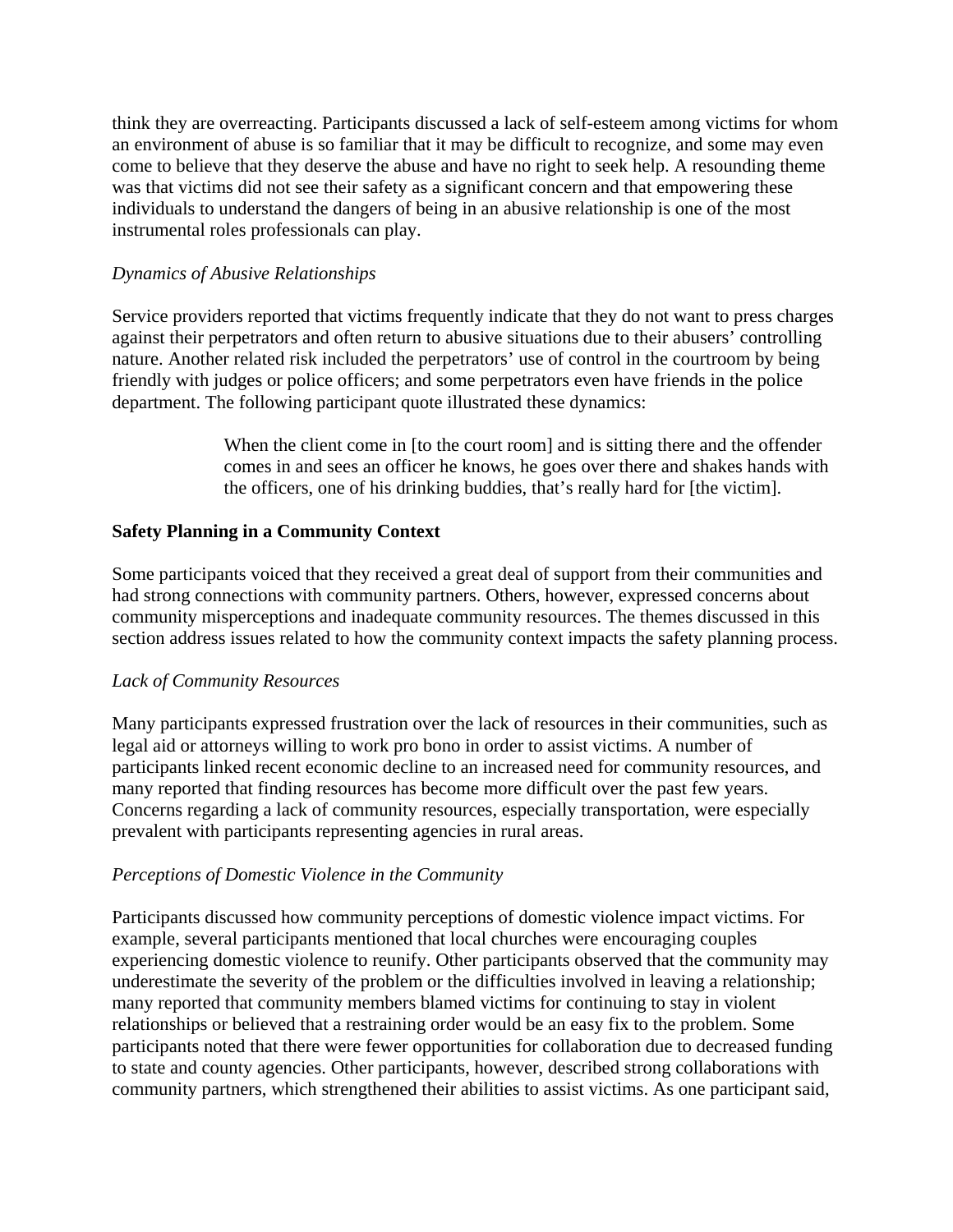"When you can rely on other folks in the community, that really helps. …It's so heartwarming that we know that.. …the community cares about the victims of domestic and sexual violence here."

### *Barriers in the Community*

One concern voiced by participants was that some professionals in their communities do not screen adequately or appropriately for domestic violence. A number of participants also mentioned barriers within the court system that prevent victims from being safe. For example, several participants discussed how defense attorneys use confusing tactics to pressure victims to drop charges or to coerce victims or their witnesses to leave court before a hearing. Many explained that going to court for a restraining order was an event that re-traumatized victims and that even once they received the restraining order, victims frequently found that it was not as powerful as they hoped it would be. Other participants stated that judges often appeared to be unsympathetic or irritated by victims.

# **Agency Policies, Procedures, and Forms for Safety Planning**

Participants discussed different categories of safety planning policies, procedures, and forms, which varied depending on the type of agency and the client's stage of leaving.

# *Safety a Primary Focus*

Some participants remarked that the overarching goal of their agency was safety; thus, safety planning permeated every deliberation and interaction. As one provider stated, "whatever it takes to be safe" was a primary agency focus.

# *Safety Planning as an Individualized Conversation*

While many participants reported using standard procedures when safety planning, the majority also spoke about individualized conversations with their clients in order to meet specific needs. They further noted that safety planning is a process (e.g., "It's never completed, really. If you think about it, it's a continuum, each conversation, usually there is something discussed").

# *Empowerment Approach to Safety Planning*

Many comments demonstrated the agencies' empowerment-based, client-centered approach. As a participant said, "We try and make things more their choice. Because coming from the relationships they've come from, they haven't always been given a choice. So we try to…work that way toward them most of the time." This approach honors clients' self-determination and right to make decisions.

# *Specific Tips*

Many providers shared specific tips, strategies, and approaches they use during safety planning with victims, such as teaching victims to use insect (e.g., wasp) spray as a self-defense tool and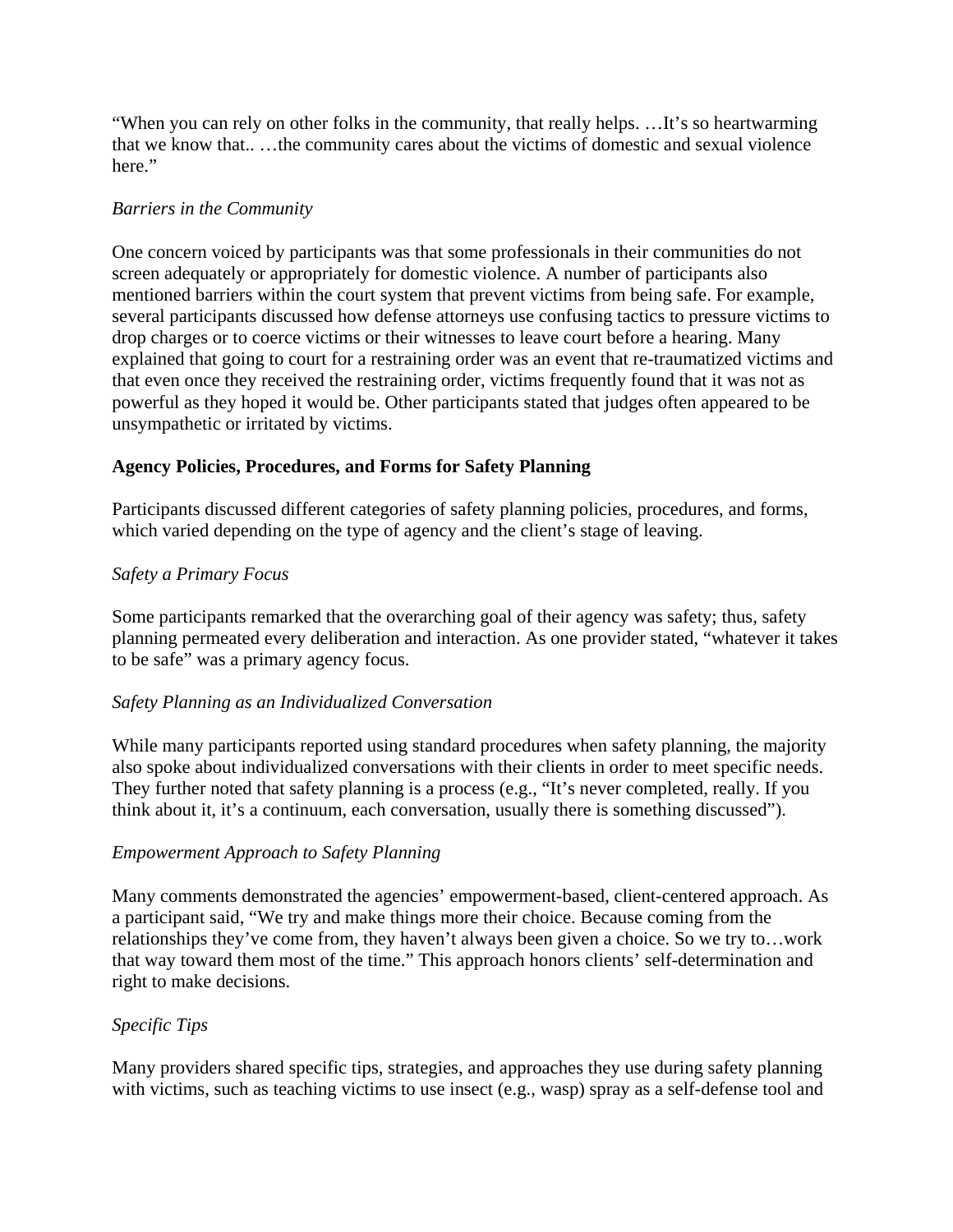providing victims with cell phones that call 911. The participants especially encouraged helping victims to trust their instincts. One provider said, "I reinforce and validate *trust your instincts.*"

### *Education and Resources*

Providers described specific resources that they offer victims during the safety planning process, for example, the State's Address Confidentiality program and the Survivor to Survivor videos (see http://www.survivortosurvivor.org). They also commented on the importance of educating victims about the red flags of abusive relationships. Participants noted the success of victim support groups that allow victims to hear each other's stories.

### *Timing and Personnel Involved in Safety Planning*

Participants commented on the timing of safety planning, commonly stating it should be done "all the time." Providers also were clear that safety planning is generally conducted by all staff and occurs anytime they have contact with a victim, including before and after court and/or before leaving the agency. One participant said, "Sometimes safety planning gets initiated on the back end, like I see someone in court on criminal charge and... I'll approach them in court, I tell them who I am, where I work and what services we provide." Participants also noted that it is sometimes best to do safety planning when the victim is not in a crisis.

### *Emerging Safety Risks*

Participants commented that part of the difficulty of safety planning is keeping up with constant changes in safety risks. As one said, "Every five seconds something's changing…It's hard to keep up with it." Further, participants' goals of staying a few steps ahead of the perpetrators were reflected in the following quote: "I think it's always important to always kind of give them a little additional information, you know, what if, just being prepared, or two steps ahead of the perpetrator."

# *Staffing Issues*

Three themes emerged regarding the within-agency coordination of safety planning. First, participants emphasized the importance of frequent, collaborative communication. In fact, being able to work as a team was what made their agencies successful. Second, participants said that having interns from local universities brought energy and new information to the agency. Last, participants felt it was important for staff members to consider their own personal safety. (i.e., the safety of the staff members).

#### *Training and Adherence and Safety Planning Documents*

Most participants said that staff received significant training about safety planning. While each agency had slightly different training processes, nearly all said that staff were adherent to safety planning policies. Additionally, many participants discussed using specific documents and forms that helped with safety planning while also maintaining the need for individuality in each client's plan. For example, some agencies provided standardized informational documents to clients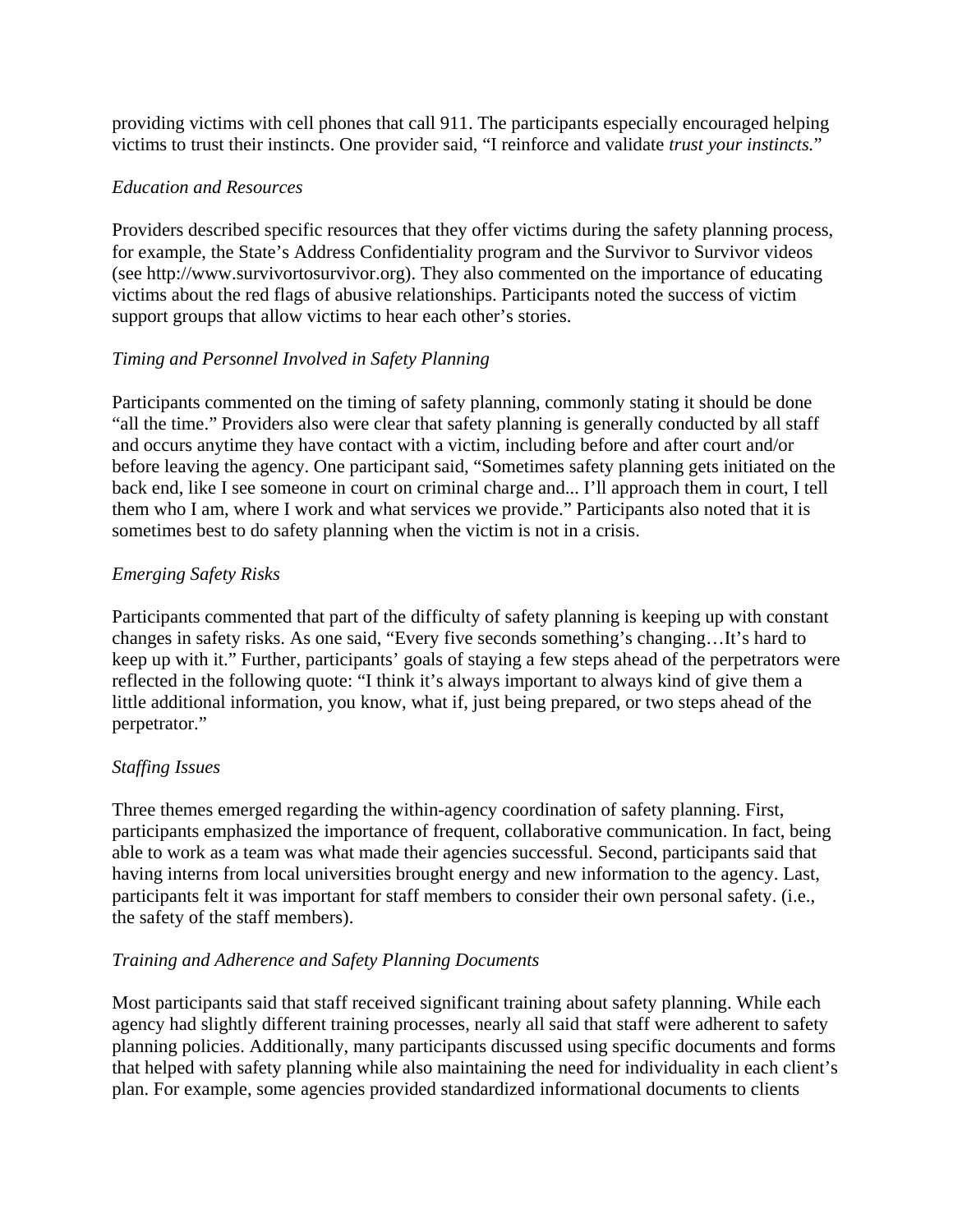during safety planning, and others completed interactive forms that could be tailored to the unique needs of each client.

### *Stages of Leaving and Lethality*

Participants spoke about how the safety planning process differs for a client who does not recognize that he or she is experiencing abuse as compared to a client who is planning to leave the abuser. As one participant said, "Different phases bring about different lethality so [safety planning] has to change." In addition, participants spoke about the importance of completing lethality assessments to identify risk factors for potential homicide as part of the safety planning process for all clients facing domestic violence, although the process for doing so varied across agencies.

### *Shelter*

Many participants discussed the decreased risks when clients are in shelters compared to being in the home with the perpetrator. Participants suggested that this additional safety allowed clients to gain a clearer perspective of their situation. They reported upon extra safety measures that many shelters put in place, including secret locations, security staff on location, coded key-pads, bulletproof glass, and security cameras, and noted shelter-specific safety strategies that are reviewed with clients, such as not sharing the location of the shelter or the identity of other residents.

A number of participants discussed the process of addressing clients' anxiety upon entering the shelter. As this is a significant time of transition for clients, meeting their basic needs was described as crucial to their sense of security and their ability to move forward in planning for their futures. Despite the safety the shelter provides, it was noted that there remains a risk for clients when leaving the premises (e.g., to work or school). To address this, one strategy identified by participants is to ensure that clients are dropped off and picked up at alternative locations (i.e., not the shelter) when arranging transportation with friends and family members. In addition to planning for safety when in the shelter, there was also a great deal of discussion around helping clients plan for safety upon leaving the shelter.

#### *Cultural Considerations*

Participants commented on several cultural issues that may need to be addressed during safety planning. For example, although some participants were glad to have bilingual professionals in their agencies, they also noted the need for interpreters for languages other than Spanish. Further, providers felt that the specific safety planning needs of diverse populations, such as men; lesbian, gay, bisexual, and transgender (LGBT) populations, the elderly, and undocumented victims, needed further attention, and these unique needs should be addressed in clients' personalized safety plans.

#### *Technology-Related Strategies*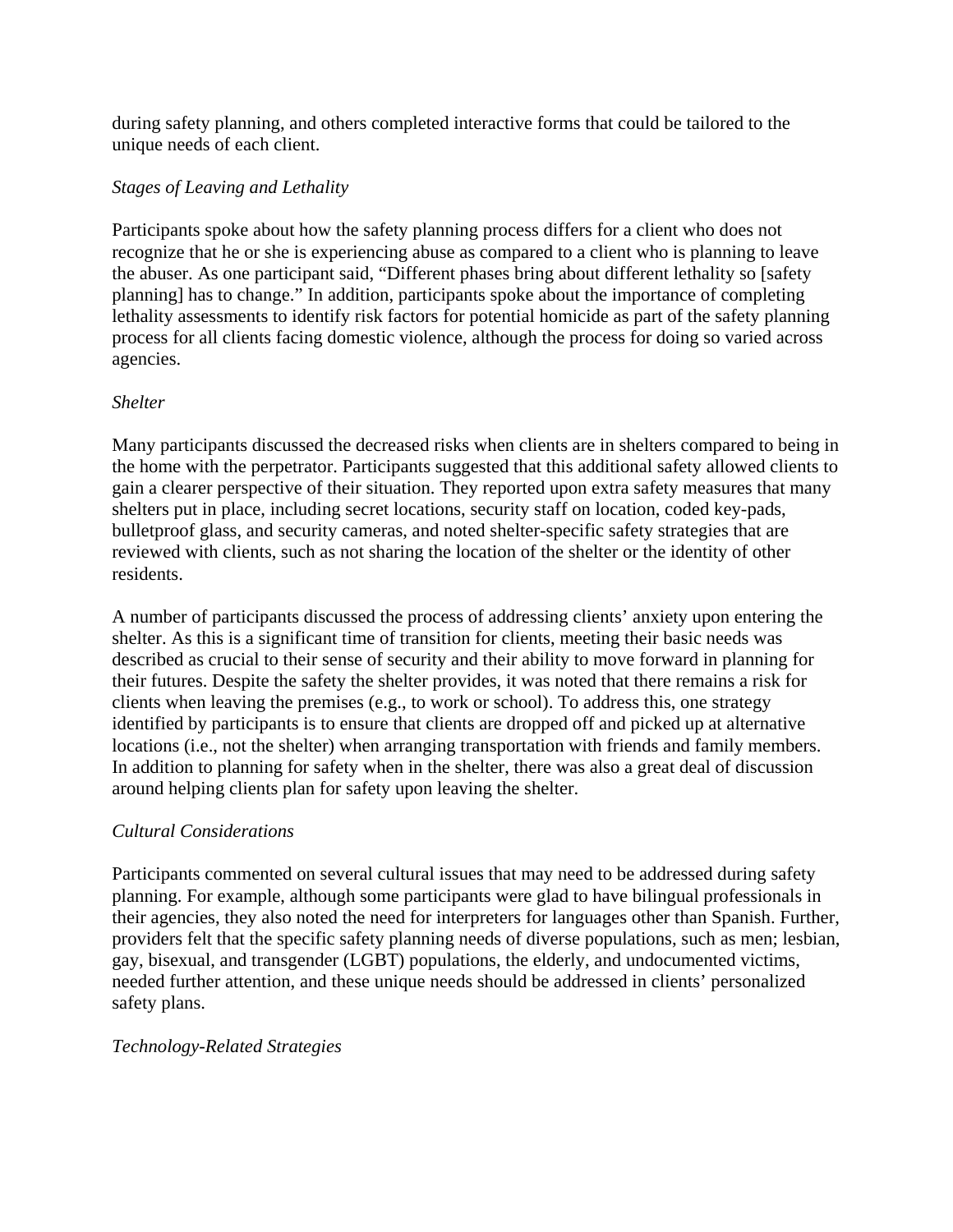Many participants mentioned the use of technology in safety planning. While some participants detailed the helpfulness of technology (e.g., free mobile phones, software applications that address domestic violence, and online safety planning forms), others noted that new technological advances have the potential to be used against victims. Participants also described the challenges of keeping up with ever-advancing technologies, and some expressed that they did not feel prepared to adequately address technology-related risks in their safety planning processes.

# *Requirements for Safety Planning*

In some agencies, safety planning was a requirement from funding agencies, such as grant funders. According to these funders' guidelines, some agencies are required to track the number of times they provide safety planning. Several participants also commented that safety planning is one of their agencies' primary goals and, therefore, is written into the agencies' required policies.

# *Lack of Agency Resources*

Participants reported that their agencies could use more financial and staff resources to increase their ability to engage in safety planning. Several participants stated that their agencies had waiting lists for victims to be able to receive services. Participants also commented that safety planning could be enhanced if they had access to discretionary funds that could help victims take some initial safety planning steps, such as purchasing a bus ticket, reserving a hotel room, or paying the first month's rent for an apartment.

# *Effectiveness*

Participants described their perceptions of the effectiveness of the safety planning approaches they use. Several agencies reported that they have conducted exit interviews with clients, and the clients have expressed that their safety planning needs were met; however, many participants wondered if they could more effectively be engaging in safety planning. It was noted that participants realized they were not always able to conduct exit interviews with every client. One participant explained,

> Sometimes I think that's just the nature of domestic violence, you sort of do the best you can while the client is with you and try to meet them where they are and help get them information and options and choices and what-not, but so often we don't know what happens.

Further concerns regarding the effectiveness of agency safety planning included victims not following the safety plans, victims interpreting the safety planning questions differently, systematically checking to ensure safety planning has occurred, and having enough time to thoroughly complete a safety plan. Even with these concerns, participants said that any safety planning efforts, even those that are seemingly minor, may eventually be effective. As one participant reported: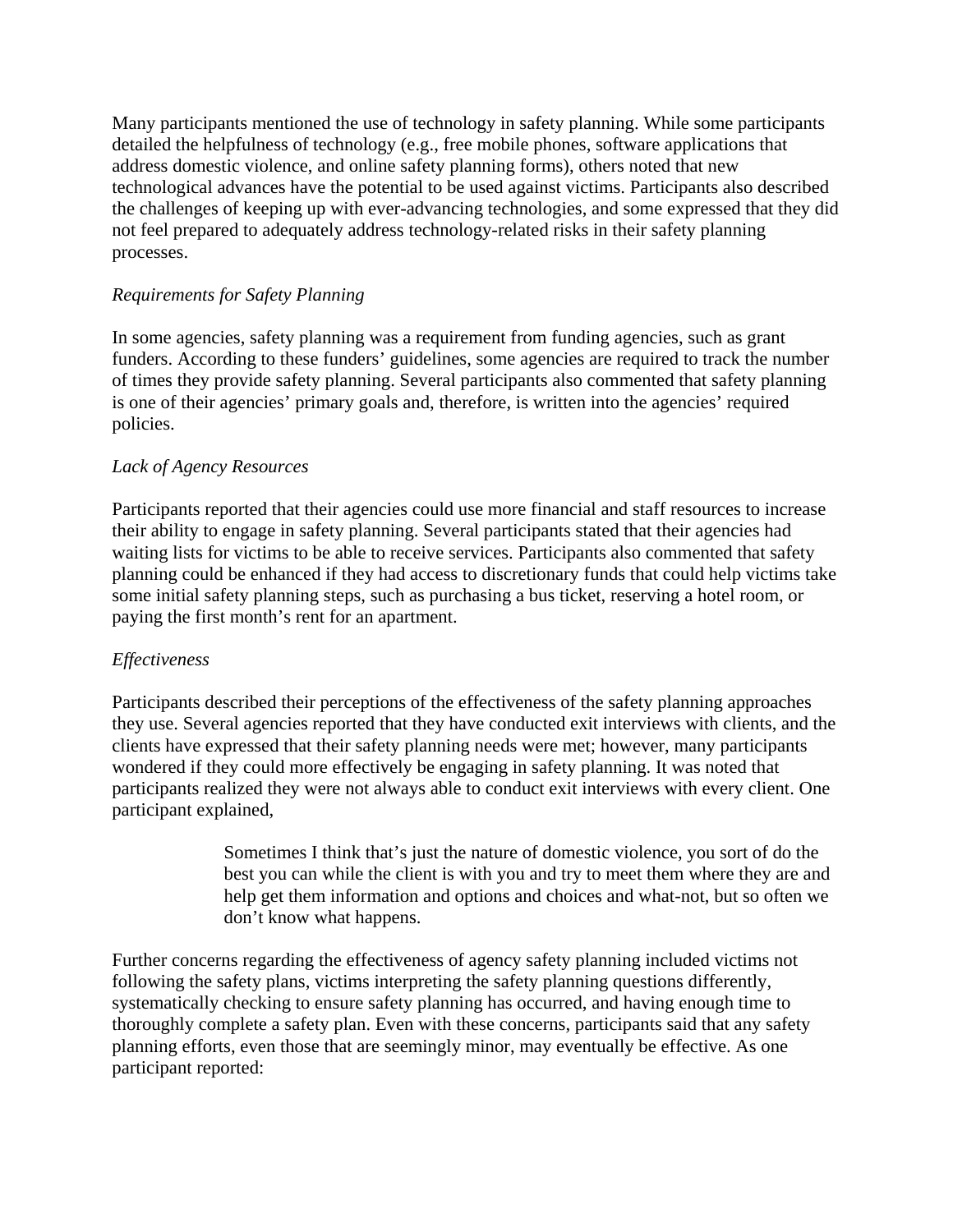I did have one lady that told me—I met with her in a hospital, went over safety planning. She agreed to come into the shelter. And, then, she changed her mind. And, then, went back home with the abuser. The next altercation that happened, when I got involved again she said, "I know I went back, but I remembered what you said about safety planning, and I was able to get out of the home and call for help."

#### **Discussion**

In our study, we aimed to identify strategies to improve upon current practices in order to develop more comprehensive procedures that address the complex safety needs of domestic violence victims. As noted, we address the needs of victims' children in a separate article (Horton et al. 2014). In this section, we review the limitations and major findings of this study, as well as implications for future research and practice.

#### **Limitations**

The findings of this study must be considered within the context of its limitations. First, participants came from one state, and participants' experiences may be influenced by unique regulations and service delivery systems in that state. Second, although efforts were made to include participants representing diverse agencies (e.g., rural and urban, standalone, and integrated agencies), other forms of geographic and demographic diversity were more limited. Further, as a focus group study, our research was subject to the standard limitations of this methodology. These included the interdependence of participants' responses, facilitator bias through in-session behaviors and communication strategies, and the limited ability to examine the validity of the study (Piercy and Nickerson 1996).

In an attempt to address the third limitation, we included a within-study validity check by having three coders per transcript, in part to address these issues. The interrater agreement could be considered to be somewhat low, in that the interpretation of the Fleiss' kappa coefficient indicates slight agreement (Landis and Koch1977). In part, this could have been a result of our decision to define the coding unit as a complete statement made by participants, especially because some statements contained more than one distinct idea, and the coders had to identify the single code that they felt best reflected those statements. As such, this introduced variability into the coding process, and different coders viewing the statement could have perceived a different main idea. Although this limitation could have been minimized by using smaller coding units (e.g., sentence-by-sentence coding), because of the bulk of data collected through the nine focus groups, we chose to use the full statements as the coding units in order to keep the coding process manageable. In addition, by using the process of having three coders per each statement, we built in a system for increasing the validity of the coding system. Finally, the exclusion of the statements that were not coded into the main identified categories could mean that some important aspects of safety planning were not addressed in the final interpretation of the results, especially issues that are not commonly encountered, but still may be important to understand.

#### **Summary of Major Findings**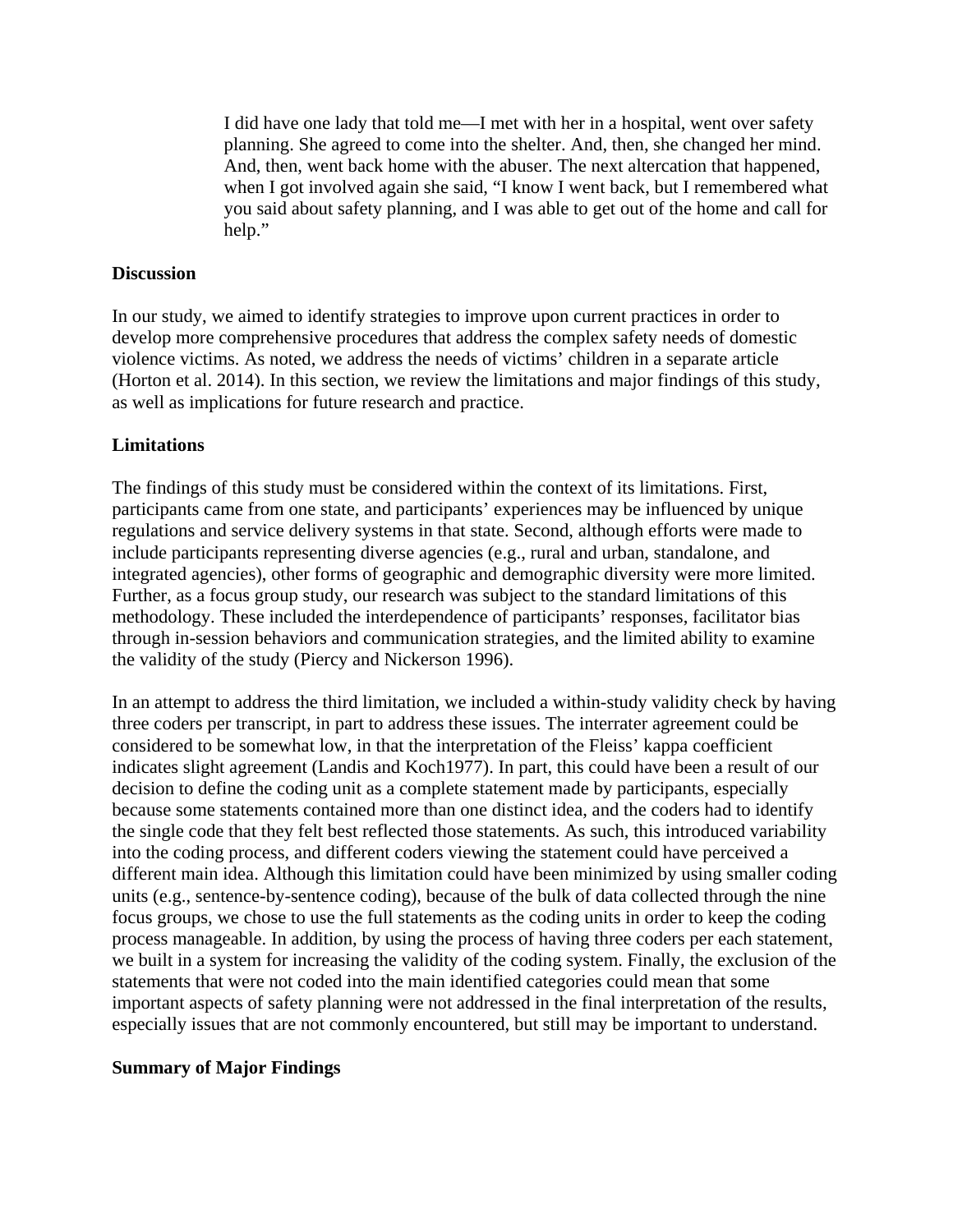This study adds further credence to the notion that domestic violence victims face a plethora of potential safety risks. Professionals who conduct safety planning with domestic violence victims must strive to obtain a comprehensive understanding of the unique risks each client faces in order to inform the safety planning process. The participants offered several insights regarding the safety risks that victims may face. These included (a) lacking personal resources (e.g., finances, job skills, and transportation); (b) perpetrators using technology to exacerbate their abuse and tracking of their partners; (c) an increased risk that may occur when the victim leaves the abusive relationship; (d) victims' vulnerabilities due to mental health and substance abuse issues; (e) stalking; (f.) unique cultural and contextual risks for clients from marginalized populations; (g) perpetrator characteristics, such as their own mental health and substance abuse issues; (h) perceptions victims may hold that might make it challenging for them to accurately assess the level of risk they face; and (i) the power and control dynamics associated with abuse. Each of these areas is important to address in the safety planning process.

We intentionally recruited participants from different types of communities because we were interested in the impact of the community context of the safety planning process. As this was a qualitative study, we cannot draw strong conclusions about the types of communities (e.g., rural vs. urban, communities with varying degrees of cultural diversity, and communities with many and few community-based resources) that are more or less likely to enhance the safety planning process. However, the findings offer insight into community characteristics that might contribute to more effective safety planning. First, because a lack of community resources was noted as a barrier to effective safety planning, we can infer that more effective safety planning is facilitated by communities with a greater availability of supportive resources. The types of resources that are important go beyond domestic violence-specific resources and include supports for legal assistance, shelter, and transportation. Second, because community collaborations were emphasized by participants, the availability of resources should be combined with effective coordination of these services within the community. Third, these findings suggest that safety planning is enhanced when community members take the issue of domestic violence seriously and have adequate knowledge of what domestic violence is and the resources that are needed to address it. Finally, to the extent possible, the removal of barriers in the community is likely to increase the effectiveness of safety planning in that it will allow for more effectively linking clients with needed resources and more responsive community supports for victims.

The procedures used in safety planning can vary widely across different organizations (Waugh and Bonner2002). This was evident in our study, as the participating agencies used a broad range of approaches, forms, and procedures when conducting safety planning with clients. Each agency faced unique requirements to their safety planning processes (e.g., requirements from funding agencies), and they also used their own in-house procedures for training staff and ensuring that staff were adhering to relevant policies. However, the findings of this study suggest that, despite some variations across agencies, several common themes can be found in the approaches that service providers use when safety planning with clients.

First, agencies typically view safety to be one of, if not the, major priorities when working with domestic violence victims. In fact, a general impression among the research team was that it was initially challenging for participants to talk about safety planning because it was such a natural, inherent part of their work, which made it difficult to articulate. Second, recognizing the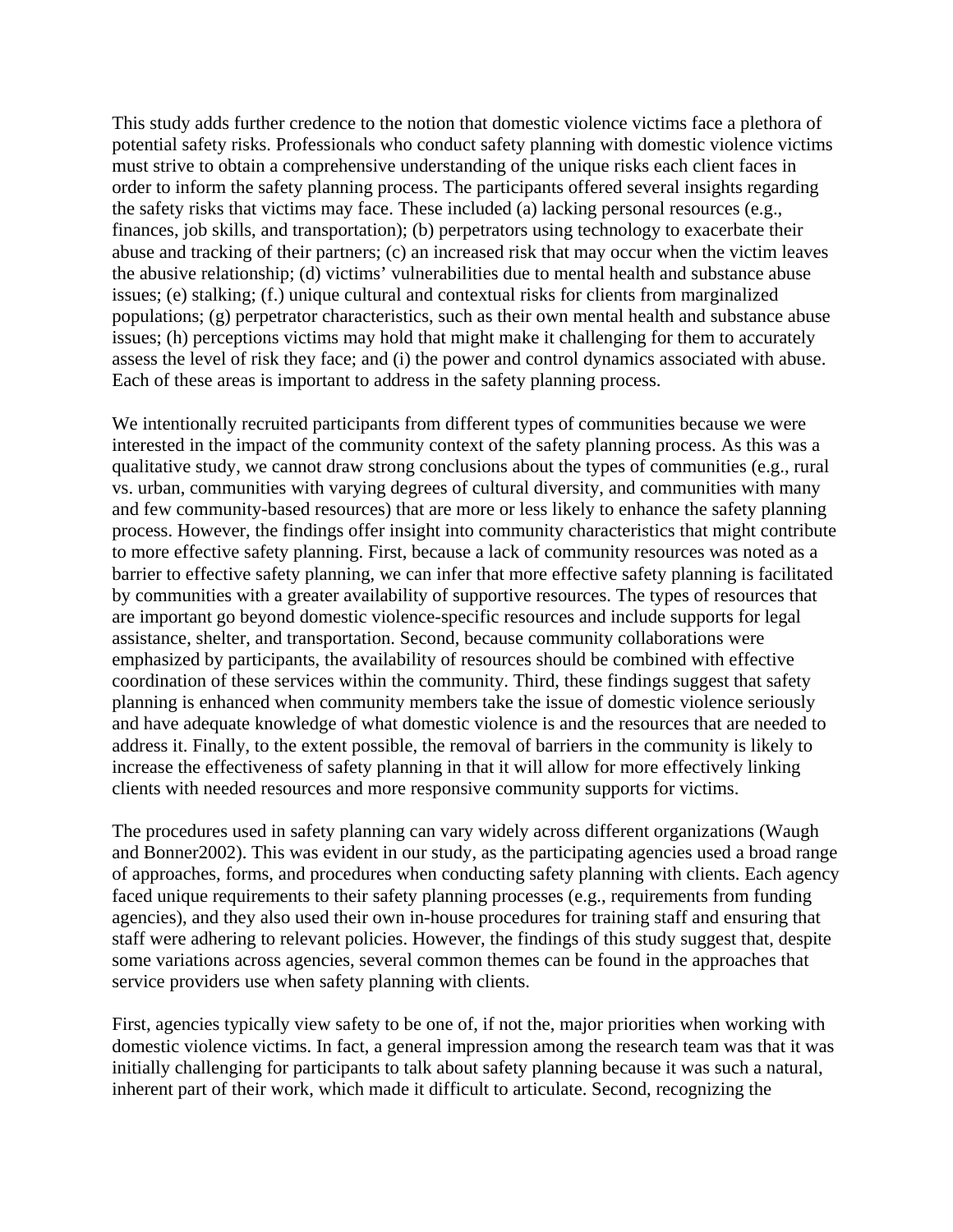complexity of safety in relation to the dynamics of domestic violence, safety planning is usually done through an individualized conversation that aims to empower victims to make decisions for themselves that are in their best interest. Third, as part of the safety planning process, professionals traditionally share very concrete, specific, and behavioral strategies with their clients, along with detailed information about how to access community resources. Thus, safety planning is not an abstract conversation, but rather it should result in tangible strategies that victims can use to address their unique safety risks.

Fourth, safety planning is not a one-time event. Rather, it is an ongoing process that must address emerging risks as they arise. Likewise, safety planning is not relegated to one certain category of professional helpers, but it is a skill that crosses professional roles. Fifth, professionals must work together, within and across different agencies, to ensure that safety planning is coordinated. Sixth, when safety planning with clients, professionals typically address unique client characteristics that may give rise to specific safety risks, including whether the client intends to leave the abusive relationship, whether the client is currently living in a domestic violence shelter, unique cultural background characteristics, and the extent to which the client faces technology-related risks. Finally, service providers typically view their safety planning procedures as helpful to clients, although the effectiveness is difficult to determine because of the long-term needs of victims and variations in how safety planning may occur from one client to another.

#### **Implications for Future Research and Practice**

The most significant research question related to safety planning that remains unanswered is whether and how safety planning actually increases the safety of domestic violence victims. Although a small but growing body of literature suggests that safety planning promotes victim safety (e.g., McFarlane et al. 1998,2004), a need remains for additional information on the specific strategies that are most likely to keep domestic violence victims safe in the face of the diverse safety risks they encounter. Given the diversity of safety planning practices across agencies (Waugh and Bonner 2002), evaluating practices across sites would be very complex; however, more naturalistic studies of current practices are valuable. Additional relevant research questions are as follows: (a) Does the intervention site (e.g., police department, court, domestic violence agency) impact the effectiveness of safety planning? (b) What are characteristics of effective professionals who are most successful at safety planning? (c) What safety planning strategies are most effective during different stages of clients' decisions to remain in or leave abusive relationships? and (d) How do clients define success regarding the outcomes of domestic violence safety planning?

As a qualitative study, this study offered some in-depth insights into service providers' perspectives regarding safety planning, and these insights can inform future qualitative and quantitative research. One area for future research is the impact of technology on safety risks and safety planning, and the participants in this study discussed the relatively newer influence of technology on abuse dynamics. As so many technological advances have occurred in recent years, researchers should strive to develop a greater understanding of the specific technologies that pose threats and effective strategies for managing these threats.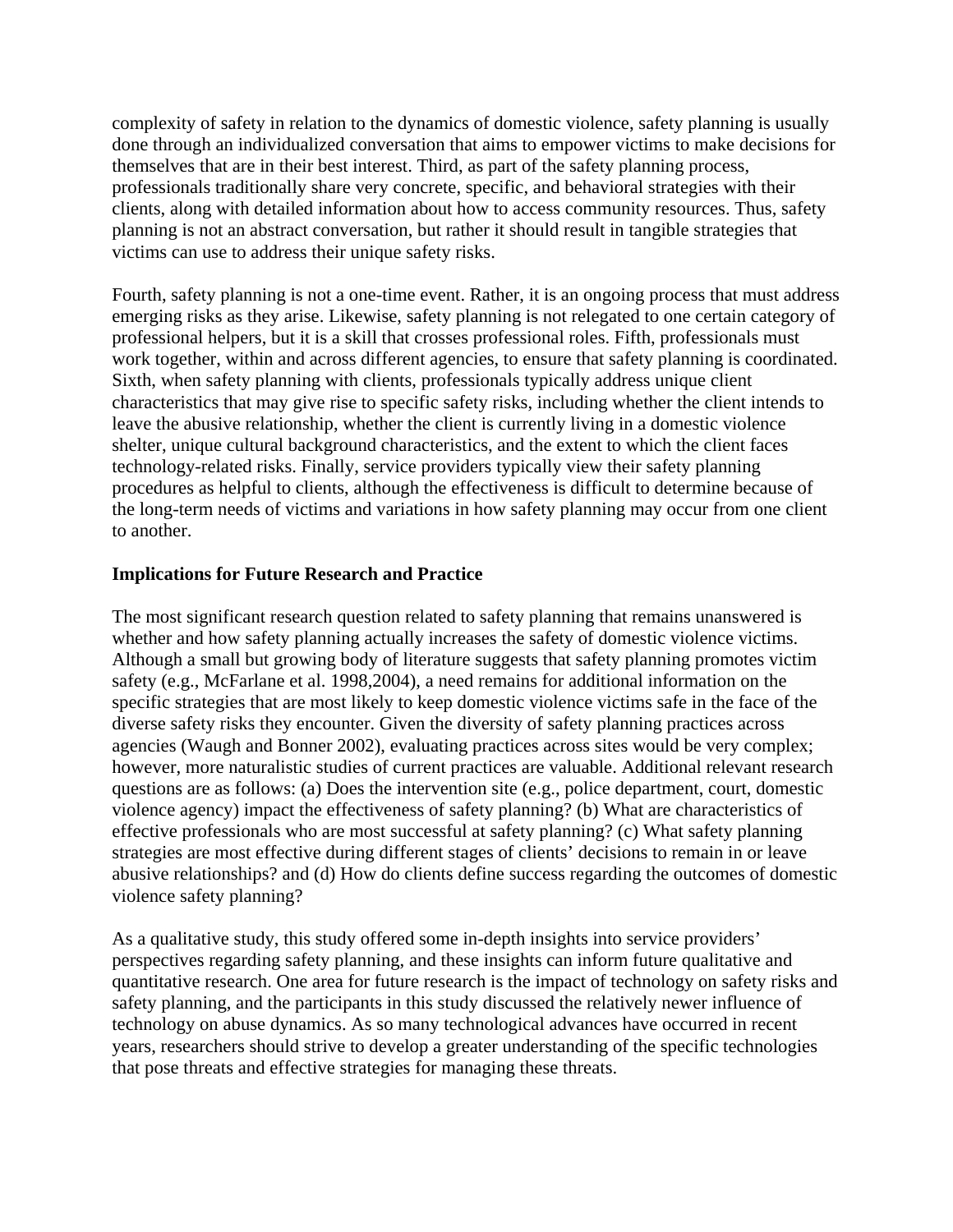Another important area for future research is to examine the unique cultural and other contextual variables that impact the safety planning process. This study did not delve deeply into the safety risks and associated safety planning strategies of marginalized populations. However, as some safety planning practices are used widely in the field, it is important to study the applicability of these approaches with groups who have unique needs and vulnerabilities. This is especially relevant when traditional resources may be less readily accessible to members of the population (e.g., safety planning documents that are not available in a client's primary language).

This study also has several implications for practice. One practice-related challenge is how to consider increasing the standardization of safety planning in the field while also maintaining the ability for professionals to attend to each client's unique needs in the safety planning process. For safety planning to become a much more standardized practice, agencies would lose some flexibility in their ability to use approaches that reflect their communities, agency cultures, and client population needs. However, because practices can vary so widely across organizational settings, it is likely that the services that clients receive also vary widely in their effectiveness. Therefore, we recommend that researchers and practitioners work to ensure that more effective practice strategies are available to clients in all intervention settings.

Finally, just as safety planning with individual clients was viewed by this study's participants as an ongoing process that must address new and emerging safety risks, we urge professionals from all disciplines who work with clients impacted by domestic violence to view safety planning as a practice that requires ongoing modifications and advancements. Focus group participants identified several newer safety risks that simply were not present in years past, such as perpetrators tracking victims using GPS devices and through social networking websites. Similarly, several participants noted how the current economic decline in the U.S. has impacted the availability of resources for victims in the community. These technology- and economyrelated issues reflect a broader need for safety planning practices to continue to advance as societal shifts occur that impact the safety of domestic violence victims. Promoting the safety of domestic violence victims and their children must remain one of the highest priorities among professionals who work with these populations, and developing and advancing more effective safety planning strategies will likewise remain an important step toward achieving that goal.

#### **Acknowledgments**

The authors would like to thank all of the domestic violence agency personnel who assisted with the focus groups for this study. Financial support provided by the Doris Tanger Fund of the Center for Women's Health and Wellness.

#### **References**

Bledsoe L. K., Yankeelov P. A., Barbee A. P., & Antle B. F. (2004). Understanding the impact of intimate partner violence mandatory reporting law. *Violence Against Women*, *10*(5), 534–560. doi:10.1177/1077801204264354.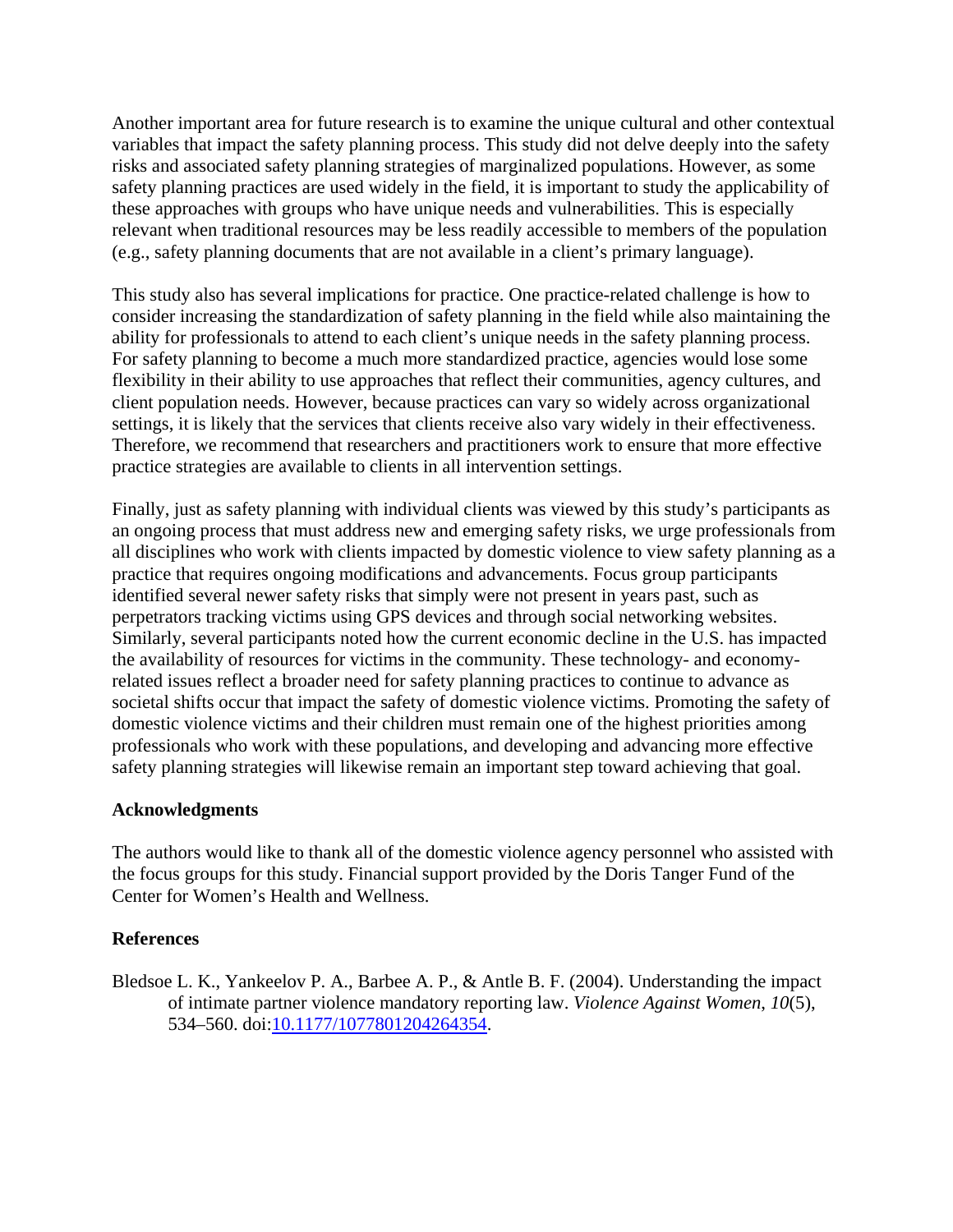- Campbell J. C. (2002). Safety planning based on lethality assessment for partners of batterers in intervention programs. *Journal of Aggression, Maltreatment & Trauma*, *5*(2), 129–143. doi:10.1300/J146v05n02\_08
- Curry M., Durham L., Bullock L., Bloom T., & Davis J. (2006). Nurse case management for pregnant women experiencing or at risk for abuse. *Journal Of Obstetric, Gynecologic, & Neonatal Nursing: Clinical Scholarship For The Care Of Women, Childbearing Families, & Newborns*, *35*(2), 181–192. doi:10.1111/j.1552-6909.2006.00027.x.
- Faver C. A., & Strand E. B. (2003). To leave or to stay? Battered women's concern for vulnerable pets. *Journal of Interpersonal Violence*, *18*(12), 1367–1377. doi:10.1177/ 0886260503258028.
- Glass N., Eden K. B., Bloom T., & Perrin N. (2010). Computerized aid improves safety decision process for survivors of intimate partner violence. *Journal of Interpersonal Violence*, *25*(11), 1947–1964. doi:10.1177/0886260509354508.
- Hardesty J. L., & Campbell J. C. (2004). Safety planning for abused women and their children. In P. G. Jaffe, L. L. Baker, & A. J. Cunningham (Eds.), *Protecting children from domestic violence: Strategies for community intervention*. New York: Guilford.
- Horton G. E., Murray C. E., Garr B., Notestine L., Flasch P., & Johnson C. H. (2014). Safety planning with children impacted by intimate partner violence: a focus group study with domestic violence service providers. *Children and Youth Services Review*, *42*, 67–73.
- Hoyle C. (2008). Will she be safe? A critical analysis of risk assessment in domestic violence cases. *Children and Youth Services Review*, *30*(3), 323–337. doi:10.1016/j.childyouth. 2007.10.009.
- Kendall J., Pelucio M. T., Casaletto J., Thompson K. P., Barnes S., Petit E., & Aldrich M. (2009). Impact of emergency department intimate partner violence intervention. *Journal of Interpersonal Violence*, *24*, 280–306.
- Kolar K. R., & Davey D. (2007). Silent victims: children exposed to family violence. *The Journal of School Nursing*, *23*(2), 86–91. doi:10.1177/10598405070230020501.
- Kress V. E., Protivnak J. J., & Sadlak L. (2008). Counseling clients involved with violent intimate partners: the mental health counselor's role in promoting client safety. *Journal of Mental Health Counseling*, *30*(3), 200–210.
- Kress V., Adamson N., Paylo M., DeMarco C., & Bradley N. (2012). The use of safety plans with children and adolescents living in violent families. *The Family Journal: Counseling and Therapy for Couples and Families*,*20*, 249–255.
- Landis J. R., & Koch G. G. (1977). The measurement of observer agreement for categorical data. *Biometrics*,*33*, 159–174.